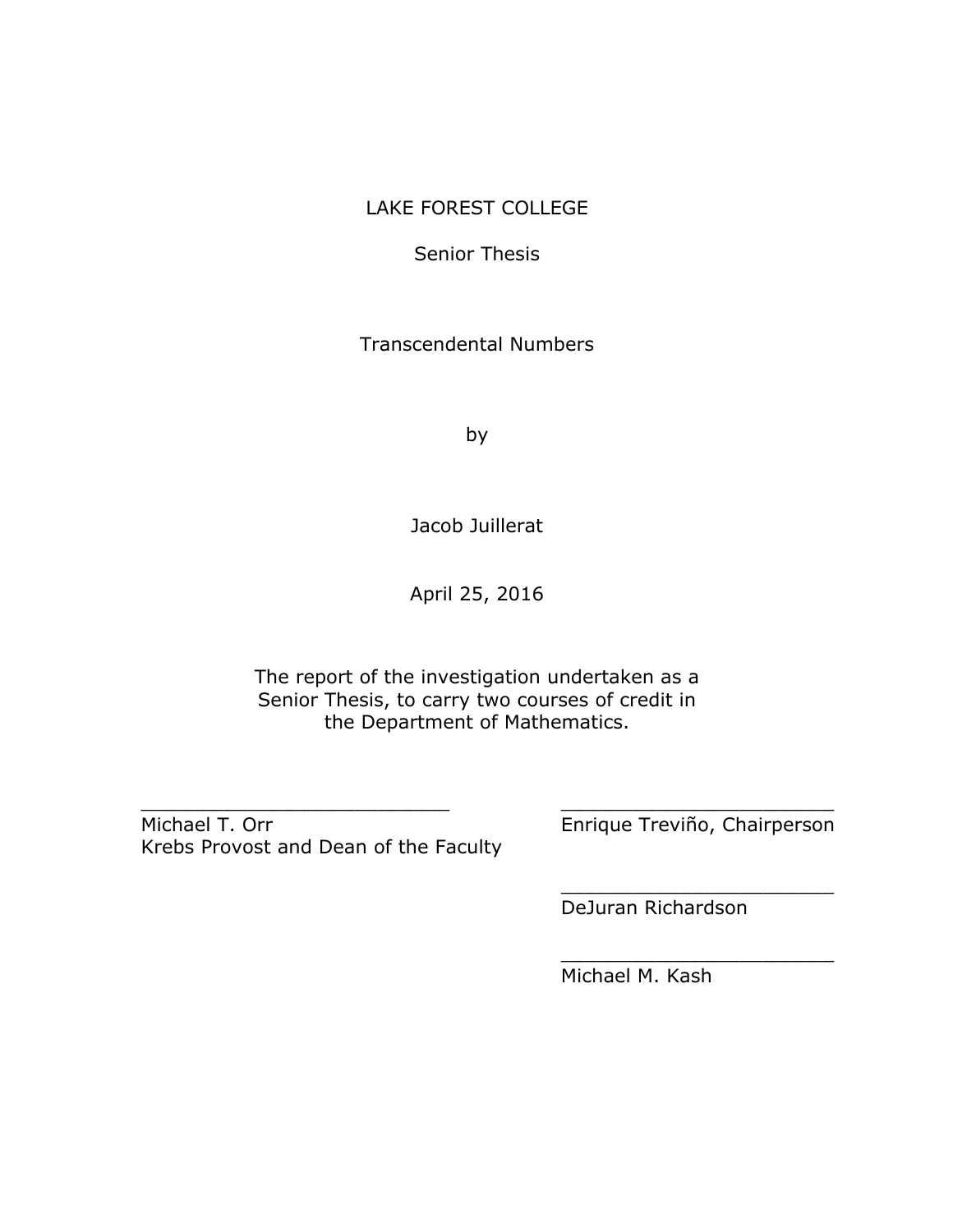# Abstract

The numbers  $e$  and  $\pi$  are transcendental numbers, meaning each of them are not the root of any polynomial with rational coefficients. We prove that e and  $\pi$  are transcendental numbers. The original proofs use the Fundamental Theorem of Symmetric Polynomials and Stirling's Formula, which we develop and prove. Since  $\pi$  is not algebraic, neither is  $\sqrt{\pi}$ , which answers the ancient question of whether one can square a circle. The proof that  $\pi$  is transcendental is a beautiful example of how higher level mathematics can be used to answer ancient questions.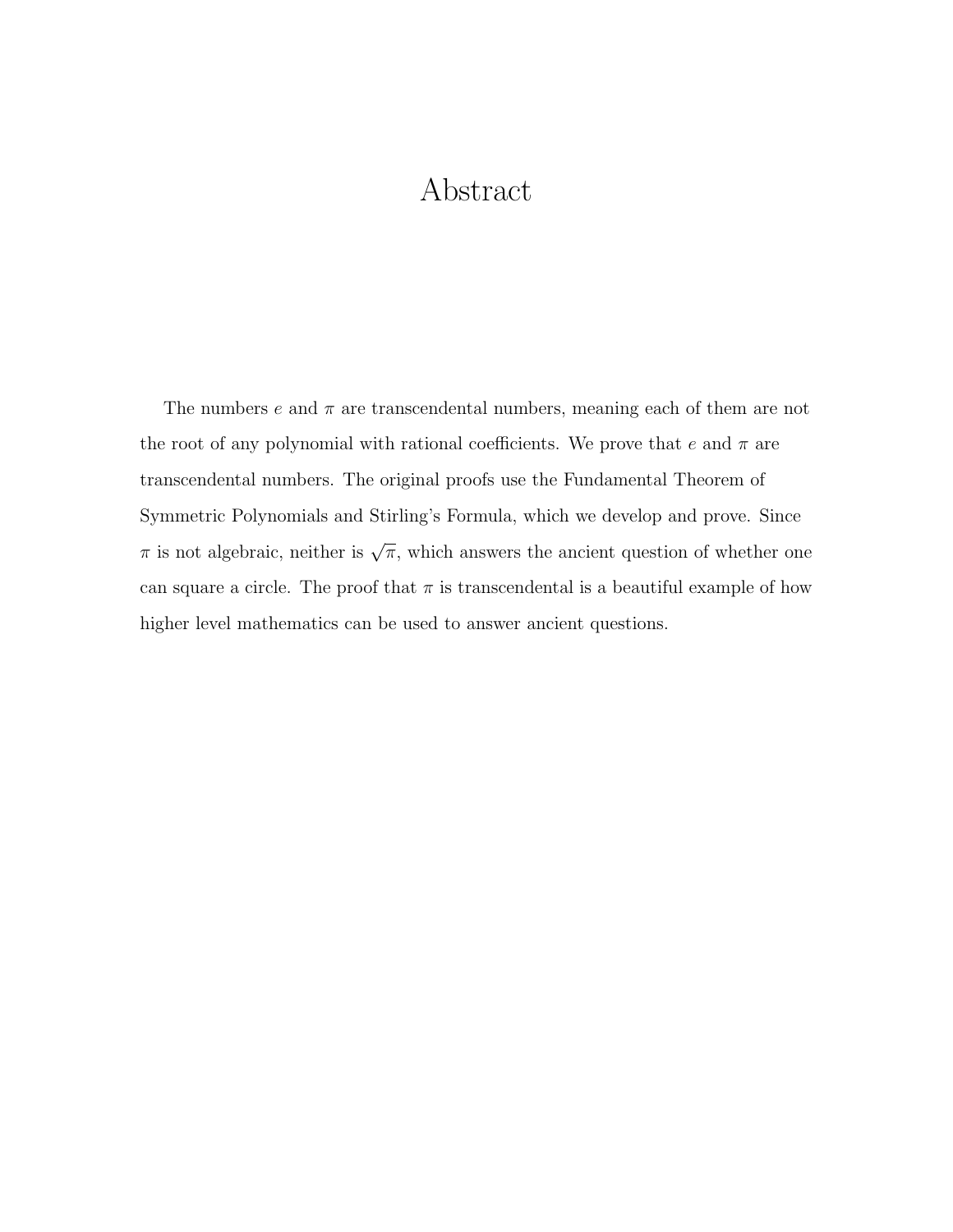To the Math and Physics department for fostering my curiosity; To Professor Treviño for his guidance and patience; To those who offered their support; Thank you.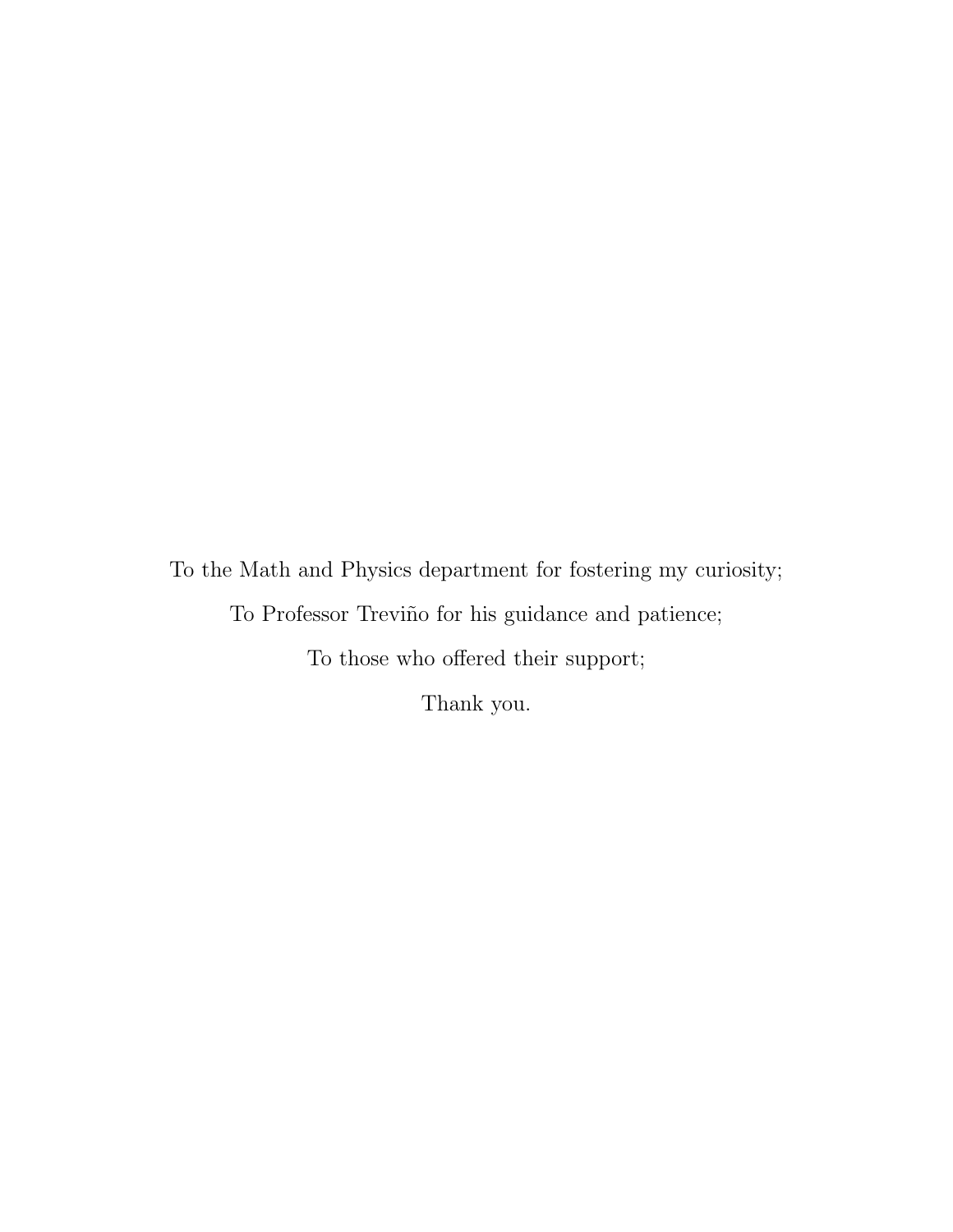## 1 Introduction

A number is **algebraic** over a field  $F$ , generally  $\mathbb{Q}$ , if it is the root of some polynomial with coefficients in  $F$ . We define a **transcendental** number to be a number that is not algebraic, i.e. the root of no polynomial in Q.

The existence of transcendental numbers was proven before their was an example of a transcendental number. In 1844, Joseph Louiville proved the existence of transcendental numbers. In 1851, Louiville gave the first example of a transcendental number [7]. He proved that  $\alpha = \sum_{n=1}^{\infty}$  $k=0$  $10^{-k!}$  is transcendental. From this number we get the infinitude of the transcendental numbers. It can be shown that if for each 1 in the decimal expansion of  $\alpha$  we flip a coin and for heads we keep the 1, and for tails we replace it with a zero, the resulting number is also transcendental assuming we keep infinitely many ones. Since there are an infinite number of 1's in the decimal expansion of  $\alpha$ , we get an infinite number of transcendental numbers.

Charles Hermite was the first to prove the transcendence of a naturally occurring number, e, in 1873. This inspired Ferdinand Lindemann to prove the transcendence of  $\pi$  in 1882 using a similar method. His proof can be generalized to show  $e^{\alpha}$  is transcendental when  $\alpha$  is algebraic and nonzero. There are still many unsolved problems when it comes to transcendental numbers. It is unknown if most combinations of e and  $\pi$  are transcendental, such as  $e\pi, e + \pi, \pi^e$ , etc [7].

In this paper, we will walk through the necessary steps to proving e and  $\pi$  are transcendental. We will start by showing that  $e$  is irrational in section 2. In section 3 we will take a look at Stirling's Formula, which will be used in later proofs. Section 4 starts with Lemma 1, the basis of our contradictions for later proofs. We will then prove that  $\pi$  is irrational in the same manner as the proofs for the transcendence of e and  $\pi$ . We will prove that e is transcendental in section 5. In section 6 we will finally prove that  $\pi$  is transcendental. To do this, we will start with some definitions, move to the Fundamental Theorem of Symmetric Polynomials and a relevant Corollary, then use all of it to prove that  $\pi$  is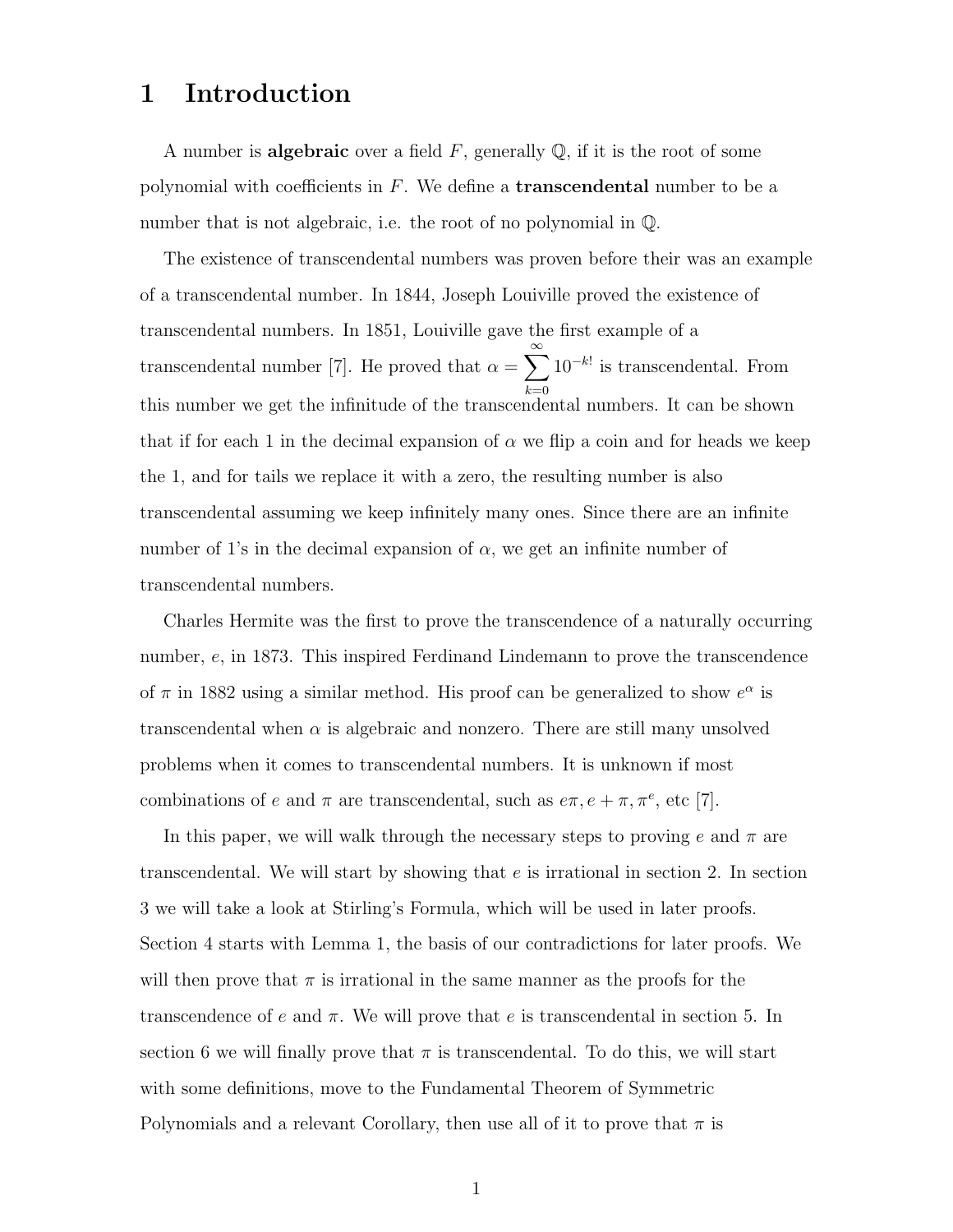transcendental. We will then discuss a few applications in section 7.

# 2 Irrationality of  $e$

The proof for the irrationality of e is quite simple compared to the proofs that follow. It requires only an understanding of Taylor series expansions and some simple algebra. This proof follows the observations given by Fourier in 1815, which are reproduced in [1].

#### Theorem. The value e is irrational.

**Proof:** By way of contradiction, assume that  $e = \frac{n}{m}$  $\frac{n}{m}$  with  $n, m \in \mathbb{Z}$  and  $m \neq 0$ . Consider taking the Taylor series expansion for e:

$$
e = \frac{n}{m} = 1 + \frac{1}{1!} + \frac{1}{2!} + \frac{1}{3!} + \dots = \sum_{k=0}^{\infty} \frac{1}{k!}.
$$

We first show that  $e$  is not an integer. Taking the first two terms of the Taylor expansion, we get  $1+\frac{1}{1!} < e$ , which is  $2 < e$ . Also, we notice:

$$
1 + \frac{1}{1!} + \frac{1}{2!} + \frac{1}{3!} + \dots = 2 + \frac{1}{2!} + \frac{1}{3!} + \dots
$$
  

$$
= 2 + \frac{1}{2} \left[ 1 + \frac{1}{3} + \frac{1}{3 \cdot 4} + \dots \right]
$$
  

$$
< 2 + \frac{1}{2} \left[ 1 + \frac{1}{3} + \frac{1}{3^2} + \dots \right]
$$
  

$$
= 2 + \frac{1}{2} \left[ \frac{1}{1 - \frac{1}{3}} \right] = 2 + \frac{3}{4} < 3.
$$

From this, we get the inequality  $2 < e < 3$ , showing that e is not an integer; therefore,  $m \neq 1$ . If we multiply the Taylor series expansion by m! we can break up the sum as follows:

$$
e(m!) = n(m-1)! = \sum_{k=0}^{\infty} \frac{m!}{k!} = \sum_{k=0}^{m} \frac{m!}{k!} + \sum_{k=m+1}^{\infty} \frac{m!}{k!}.
$$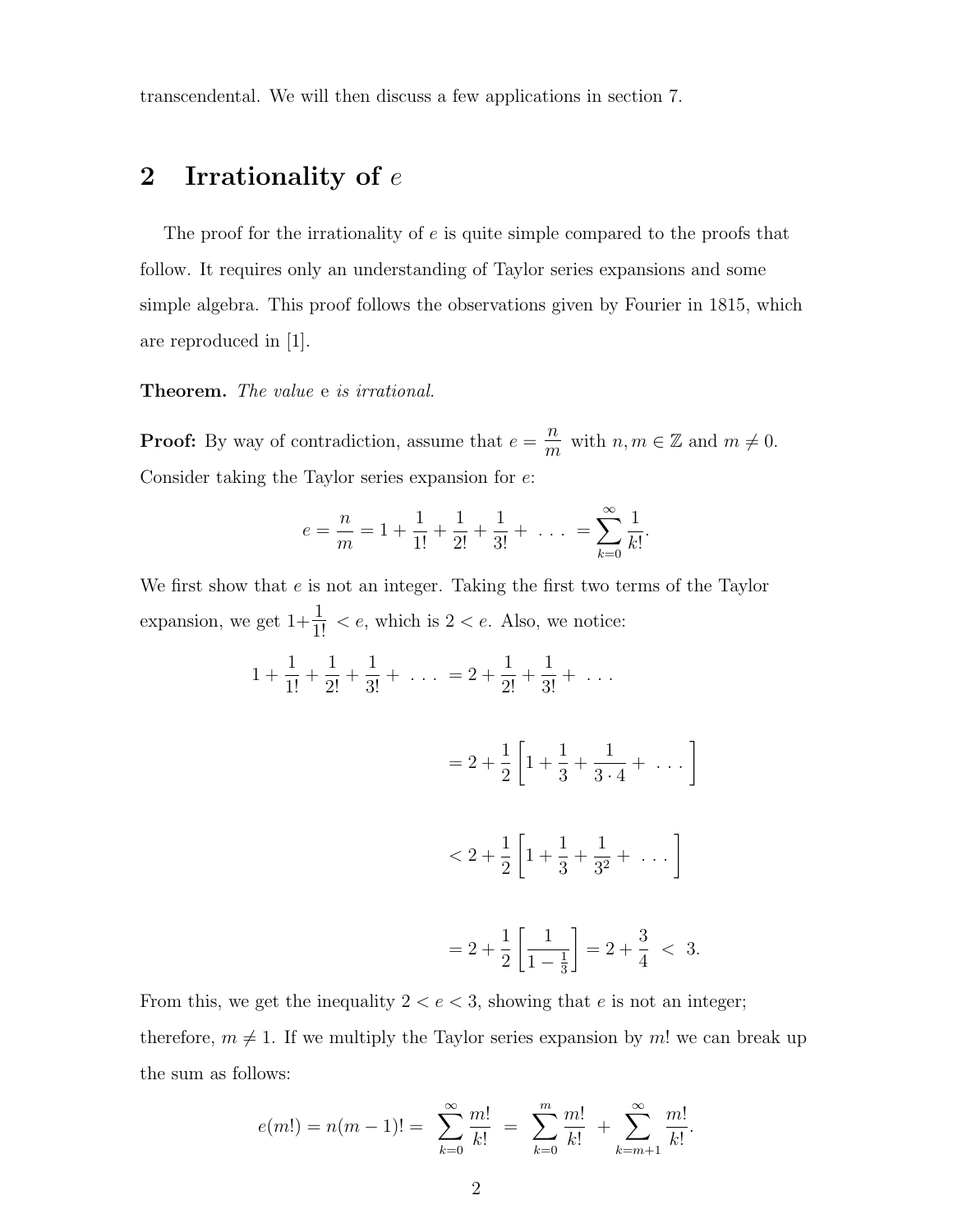The left hand side is now an integer, which means the right hand side must also be an integer. The first term of the right hand side is clearly an integer since  $m \geq k$ . The second term takes some manipulation:

$$
0 < \sum_{k=m+1}^{\infty} \frac{m!}{k!} = \frac{1}{m+1} + \frac{1}{(m+1)(m+2)} + \frac{1}{(m+1)(m+2)(m+3)} + \dots
$$
\n
$$
\leq \frac{1}{m+1} + \frac{1}{(m+1)(m+1)} + \frac{1}{(m+1)(m+1)(m+1)} + \dots
$$
\n
$$
= \frac{1}{m+1} + \frac{1}{(m+1)^2} + \frac{1}{(m+1)^3} + \dots = \sum_{k=1}^{\infty} \left(\frac{1}{m+1}\right)^k
$$
\n
$$
= \frac{1}{(m+1)} \left(\frac{1}{1 - \frac{1}{m+1}}\right) = \frac{1}{m} < 1.
$$

This makes the right hand side an integer plus a value between 0 and 1, which is clearly not an integer; therefore, we have produced a contradiction. QED

# 3 Stirling's Formula

The proofs for the transcendence of e and  $\pi$  require taking limits of factorials. Originally stated by Abraham de Moivre in 1730, Stirling's Formula allows us to rewrite the factorials inside the limits making them easier to evaluate.

### 3.1 Wallis Formula

Stirling's Formula requires the Wallis Formula, originally discovered in 1650 by Englishman John Wallis. The derivation given, see [4], is a result of Euler's proof from 1734 for the Basel problem, or the sum of reciprocals of the squares.

#### Wallis Formula.

$$
\lim_{n \to \infty} \frac{2 \cdot 4 \cdots (2n)}{1 \cdot 3 \cdot 5 \cdots (2n-1)\sqrt{2n}} = \sqrt{\frac{\pi}{2}}.
$$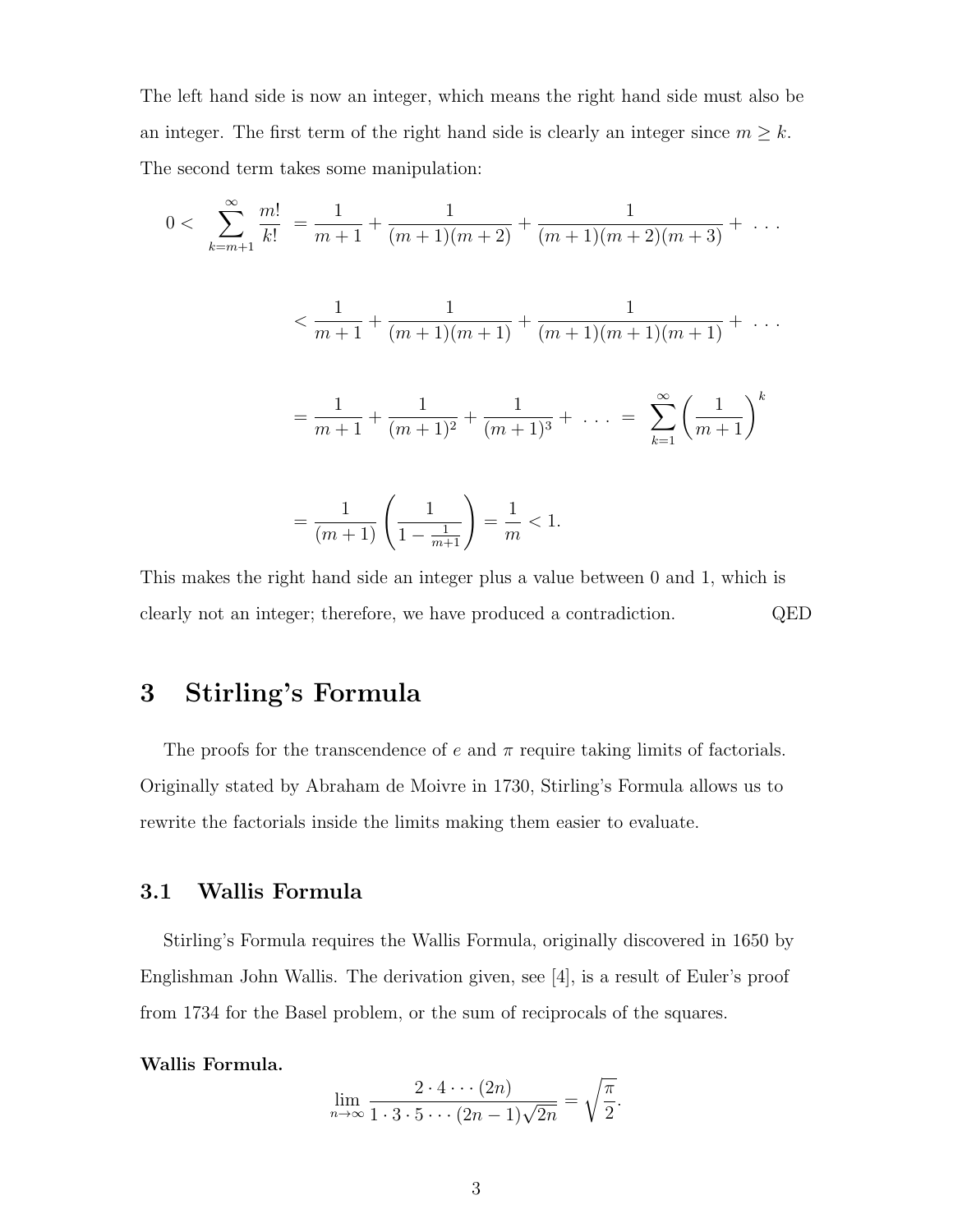**Proof:** Consider  $\frac{\sin x}{x}$  $\boldsymbol{x}$ . We can factor this in a unique way by finding its roots. It has roots  $x = \pm n\pi$  where  $n \in \mathbb{N}$ . Therefore we get:

$$
\frac{\sin x}{x} = \left(1 - \frac{x}{\pi}\right) \left(1 + \frac{x}{\pi}\right) \left(1 - \frac{x}{2\pi}\right) \left(1 + \frac{x}{2\pi}\right) \cdots
$$

$$
= \left(1 - \frac{x^2}{\pi^2}\right) \left(1 - \frac{x^2}{4\pi^2}\right) \left(1 - \frac{x^2}{9\pi^2}\right) \cdots
$$

Plugging in  $x = \frac{\pi}{2}$  we get:

$$
\frac{2}{\pi} = \left(1 - \frac{1}{4}\right) \left(1 - \frac{1}{16}\right) \left(1 - \frac{1}{36}\right) \cdots
$$

$$
= \left(\frac{3}{4}\right) \left(\frac{15}{16}\right) \left(\frac{35}{36}\right) \cdots
$$

$$
= \left(\frac{1 \cdot 3}{2 \cdot 2}\right) \left(\frac{3 \cdot 5}{4 \cdot 4}\right) \left(\frac{5 \cdot 7}{6 \cdot 6}\right) \cdots
$$

$$
\approx (3! - 1)(3! + 1)
$$

$$
= \prod_{k=1}^{\infty} \frac{(2k-1)(2k+1)}{(2k)(2k)}.
$$

Taking the reciprocal and rewriting it yields:

$$
\frac{\pi}{2} = \lim_{n \to \infty} \frac{2 \cdot 2 \cdot 4 \cdot 4 \cdot 6 \cdot 6 \cdots (2n)(2n)}{1 \cdot 3 \cdot 3 \cdot 5 \cdot 5 \cdot 7 \cdots (2n-1) \cdot (2n+1)}.
$$

If we take the square root we achieve the desired result since  $(2n + 1) \sim 2n$  for n large:

$$
\lim_{n \to \infty} \frac{2 \cdot 4 \cdots (2n)}{1 \cdot 3 \cdot 5 \cdots (2n-1)\sqrt{2n}} = \sqrt{\frac{\pi}{2}}.
$$
 QED

## 3.2 Stirling's Formula

Stirling's Formula is a very influential approximation. It allows us to evaluate limits involving factorials, as well as approximate factorials of large numbers. This is used extensively in other fields, such as thermodynamics.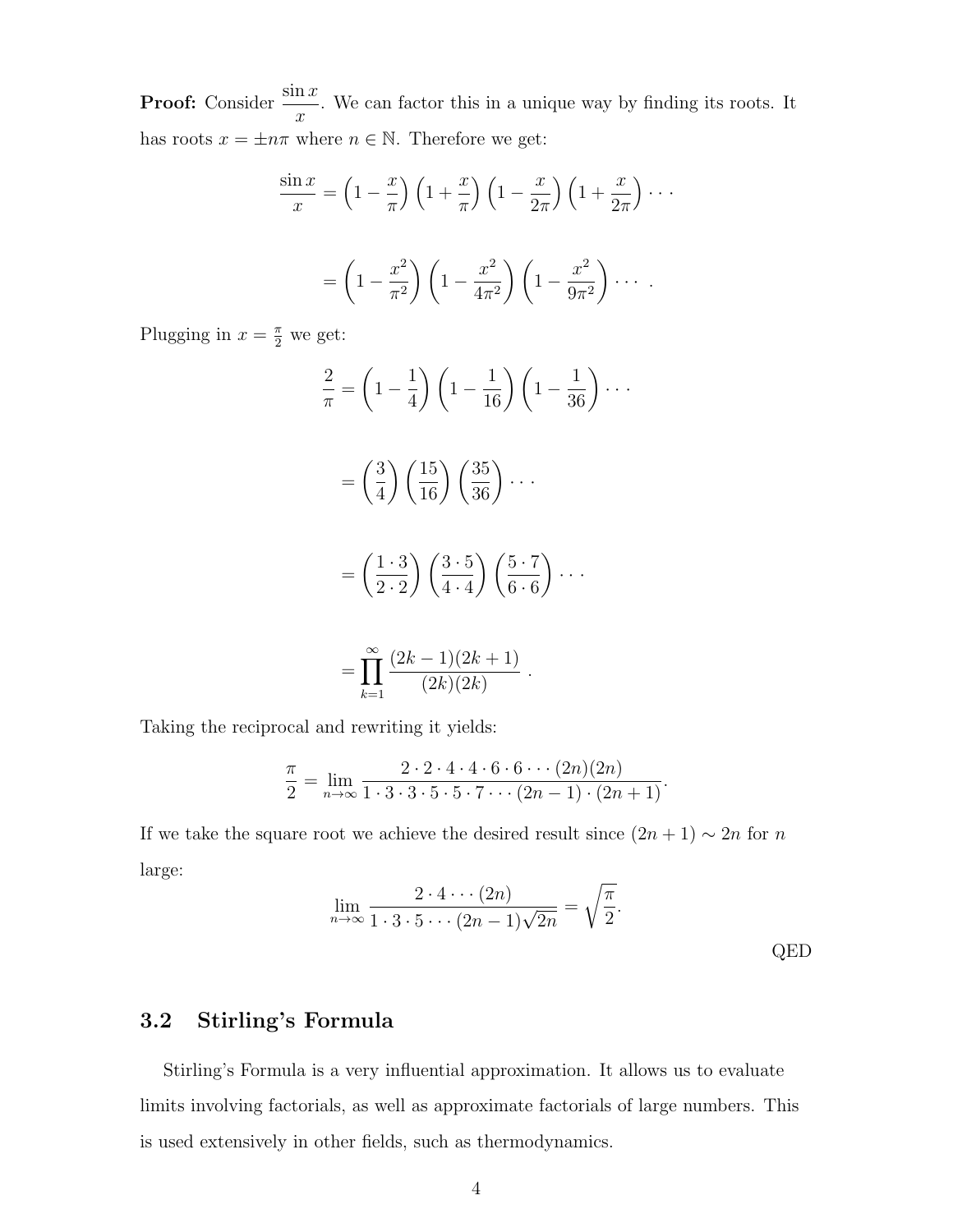#### Stirling's Formula.  $As\ n \rightarrow \infty$ ,  $n! \sim n^n e^{-n} \sqrt{\frac{\sum_{i=1}^{n} (n_i - n_i)^2}{n}}$  $2\pi n$ .

**Proof:** This proof follows that given by [3]. We want to show that  $\lim_{n\to\infty}$ n!  $\frac{n}{n^ne^{-n}\sqrt{n}}$  $2\pi n$  $= 1$ . First, since the function  $\log t$  is an increasing function for  $t > 0$ ,  $\log t < \log j$  for  $t \in (j-1, j)$ :

$$
\int_{j-1}^{j} \log t \, dt < \log j \int_{j-1}^{j} 1 \, dt = \log j.
$$

Likewise,  $\log j < \log t$  for  $t \in (j, j + 1)$ , so:

$$
\log j = \log j \int_j^{j+1} 1 \, \mathrm{d}t < \int_j^{j+1} \log t \, \mathrm{d}t.
$$

Putting these two together yields:

$$
\int_{j-1}^j \log t \, \mathrm{d}t < \log j < \int_j^{j+1} \log t \, \mathrm{d}t.
$$

Adding up these inequalities for  $j = 1, 2, \ldots, n$  and using the properties of logarithms and integrals, we get:

$$
\int_0^n \log t \, \mathrm{d}t < \log n! < \int_1^{n+1} \log t \, \mathrm{d}t.
$$

While the first integral is improper, it converges to:

$$
n \log n - n < \log n! < (n+1) \log (n+1) - n.
$$

We can rearrange the last expression where  $O(1) = (n + 1)(\log(n + 1) - \log n)$  to get:

$$
n \log n - n < \log n! < n \log n - n + \log n + O(1).
$$

Taking half the difference of the two sides of the inequality yields:

$$
b_n = n \log n - n + \frac{1}{2} \log n,
$$

which is a good approximation of  $\log n!$ . Define  $a_n$  as follows:

$$
a_n = \log n! - b_n = \log n! - (n \log n - n + \frac{1}{2} \log n).
$$

Consider the difference:

$$
a_n - a_{n+1} = \left( n + \frac{1}{2} \right) \log \left( \frac{n+1}{n} \right) - 1 = \left( \frac{2n+1}{2} \right) \log \left( \frac{n+1}{n} \right) - 1.
$$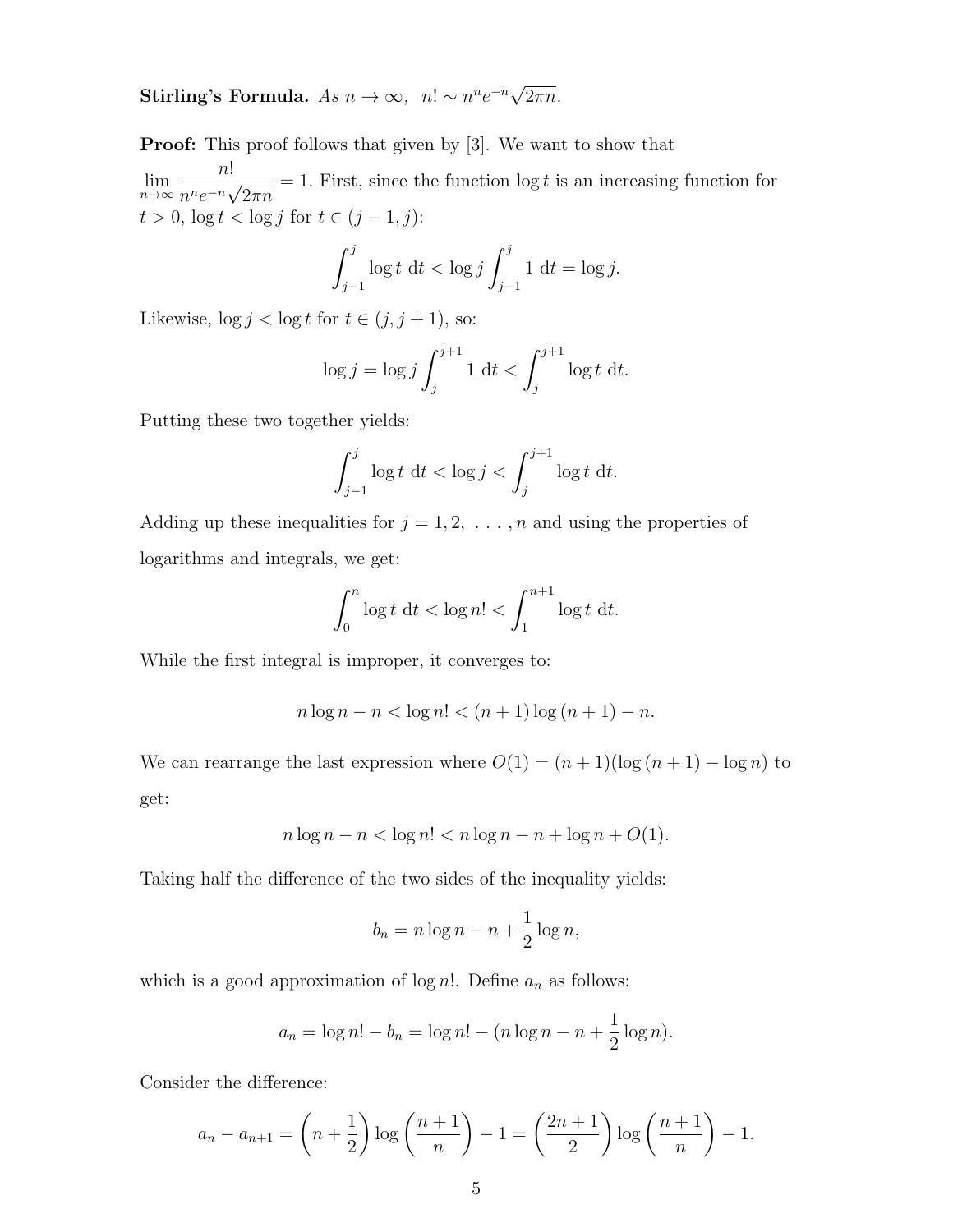Using simple algebraic manipulation, we write:

$$
\frac{n+1}{n} = \frac{n+1}{n} \left( \frac{1 - \frac{1}{2n+1}}{1 - \frac{1}{2n+1}} \right) = \frac{\frac{n+1}{n} \left( \frac{2n}{2n+1} \right)}{1 - \frac{1}{2n+1}}
$$

$$
= \frac{\frac{(2n+1)+1}{2n+1}}{1-\frac{1}{2n+1}} = \frac{1+\frac{1}{2n+1}}{1-\frac{1}{2n+1}}.
$$

Setting  $\alpha =$ 1  $2n + 1$ and doing a Taylor Expansion about zero yields:

$$
\frac{1}{2}\log\left(\frac{n+1}{n}\right) = \frac{1}{2}\log\left(\frac{1+\alpha}{1-\alpha}\right) = \frac{1}{2}\left[\log\left(1+\alpha\right) - \log\left(1-\alpha\right)\right]
$$

$$
= \frac{1}{2} \left[ \sum_{j=1}^{\infty} \frac{(-1)^{j+1}}{j} \alpha^j - \sum_{j=1}^{\infty} \frac{(-1)^{2j+1}}{j} \alpha^j \right]
$$

$$
= \frac{1}{2}\sum_{j=1}^{\infty} \frac{\alpha^j}{j} [(-1)^{j+1} + 1] = \sum_{j=1}^{\infty} \frac{\alpha^{2j-1}}{2j-1}
$$

$$
=\alpha+\frac{1}{3}\alpha^3+\frac{1}{5}\alpha^5+\ldots
$$

Plugging this into our difference, we get:

$$
a_n - a_{n+1} = \left(\frac{2n+1}{2}\right) \log\left(\frac{n+1}{n}\right) - 1
$$
  
=  $\left(\frac{1}{\alpha}\right) \left(\frac{1}{2} \log\left(\frac{1+\alpha}{1-\alpha}\right)\right) - 1$   
=  $\frac{1}{\alpha} \left(\alpha + \frac{1}{3}\alpha^3 + \frac{1}{5}\alpha^5 + \dots\right) - 1$   
=  $\left(1 + \frac{1}{3}\alpha^2 + \frac{1}{5}\alpha^4 + \dots\right) - 1 = \frac{1}{3}\alpha^2 + \frac{1}{5}\alpha^4 + \dots$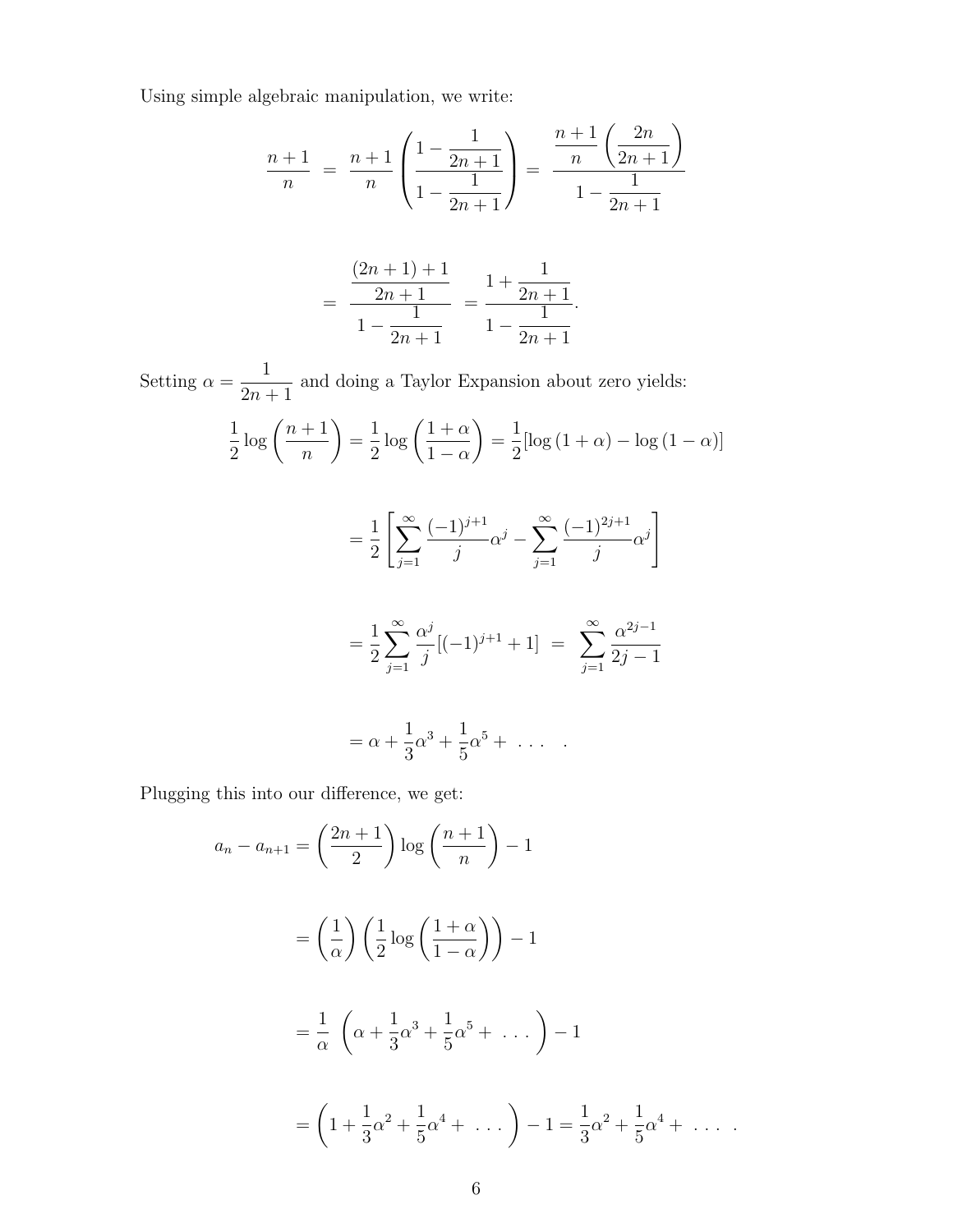Since  $\alpha > 0$  for all n, this shows that the difference  $a_n - a_{n+1}$  is also greater than zero for all  $n$ . Continuing with this expansion of the difference:

$$
0 < a_n - a_{n+1} = \frac{1}{3}\alpha^2 + \frac{1}{5}\alpha^4 + \dots < \frac{1}{3} \left( \alpha^2 + \alpha^4 + \dots \right)
$$

$$
= \frac{\alpha^2}{3(1-\alpha^2)} = \frac{1}{3\left(\frac{1}{\alpha^2} - 1\right)} = \frac{1}{3((2n+1)^2 - 1)} = \frac{1}{12n(n+1)}.
$$

This shows that the sequence  $a_n$  is decreasing, and since the difference approaches zero as  $n \to \infty$ , the sequence converges to some number c. Therefore:

$$
\lim_{n \to \infty} e^{a_n} = \lim_{n \to \infty} \frac{n! e^n}{n^n \sqrt{n}} = e^c,
$$

and hence:

$$
\lim_{n \to \infty} \frac{n! e^n}{e^c n^n \sqrt{n}} = 1.
$$

Now we need to show  $e^c =$ √  $2\pi$ , which was first done by James Stirling in 1730. To do this, we use the Wallis formula for  $\pi$ :

$$
\lim_{n \to \infty} \frac{2 \cdot 4 \cdot \cdot \cdot (2n)}{1 \cdot 3 \cdot 5 \cdot \cdot \cdot (2n-1)\sqrt{2n}} = \sqrt{\frac{\pi}{2}}.
$$

Factoring out a 2 from every term in the numerator, the numerator becomes  $2<sup>n</sup>n!$ . The denominator is  $(2n)!$  divided by the numerator. Therefore the Wallis formula for  $\pi$  can be rewritten as:

$$
\lim_{n \to \infty} \frac{(2^n n!)^2}{(2n)!} \frac{1}{\sqrt{2n}} = \sqrt{\frac{\pi}{2}}.
$$

Since  $n! \sim n^n \sqrt{n} e^{-n} e^c$  we get:

$$
\frac{2^{2n}(n!)^2}{(2n)!} \frac{1}{\sqrt{2n}} \sim \frac{2^{2n}(n^n \sqrt{n}e^{-n}e^c)^2}{(2n)^{2n}(\sqrt{2n})e^{-2n}e^c} \frac{1}{\sqrt{2n}} = \frac{e^c}{2} \sim \sqrt{\frac{\pi}{2}}.
$$

Therefore:

$$
e^c \sim \sqrt{2\pi}.
$$

QED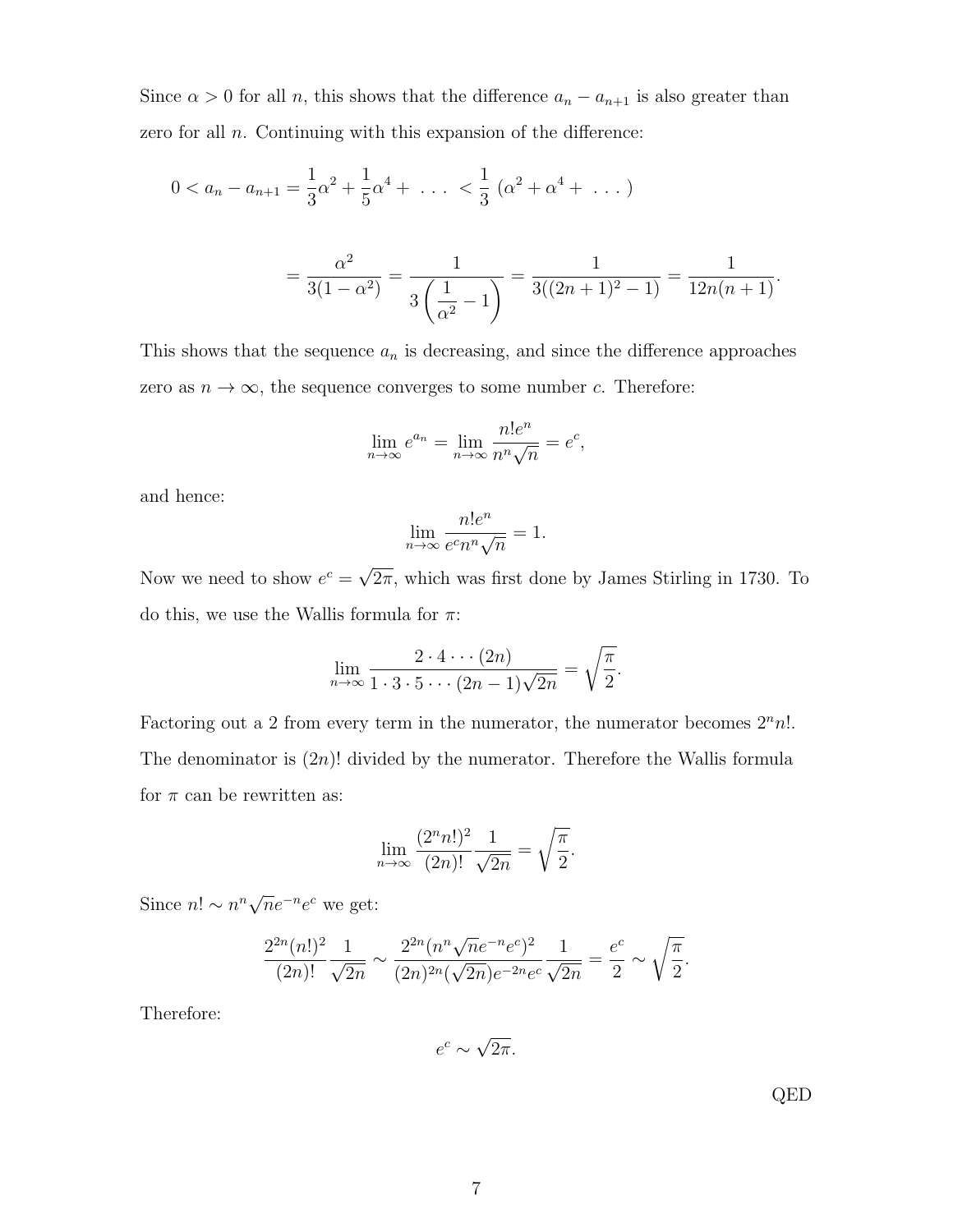## 3.3 Bounds for Stirling's Formula

When using Stirling's Formula it is sometimes necessary to consider the bounds of the approximation. In particular, we use the lower bound to help with the limits in the next few sections. With some simple manipulation we can determine bounds for our approximation:

$$
0 < a_n - a_{n+1} < \frac{1}{12n(n+1)} = \frac{1}{12} \left( \frac{1}{n} - \frac{1}{n+1} \right).
$$

Using the fact that this is a telescoping sequence:

$$
0 < a_n - a_{n+1} < \frac{1}{12} \left( \frac{1}{n} - \frac{1}{n+1} \right)
$$
\n
$$
a_{n+1} - a_{n+2} < \frac{1}{12} \left( \frac{1}{n+1} - \frac{1}{n+2} \right)
$$
\n
$$
a_{n+2} - a_{n+3} < \frac{1}{12} \left( \frac{1}{n+2} - \frac{1}{n+3} \right)
$$
\n
$$
\cdots
$$
\n
$$
a_{n+k-1} - a_{n+k} < \frac{1}{12} \left( \frac{1}{n+k-1} - \frac{1}{n+k} \right)
$$

Adding these up we get:

$$
0 < a_n - a_{n+k} < \frac{1}{12} \left( \frac{1}{n} - \frac{1}{n+k} \right).
$$

.

Let  $k \to \infty$  and since  $a_n$  converges to c:

$$
0 < a_n - c < \frac{1}{12n}.
$$

Take the anti-logarithm of this inequality and we get our bounds:

$$
1\leq \frac{n!}{e^{-n}n^n\sqrt{2\pi n}}\leq \ e^{\frac{1}{12n}}.
$$

# 4 Irrationality of  $\pi$

The proof for the irrationality of  $\pi$  is done by way of contradiction. Using the rational number acquired from the initial assumption, we construct a polynomial that maps integers to integers. We show that this function is never zero, but converges to zero, giving us a contradiction by violating Lemma 1.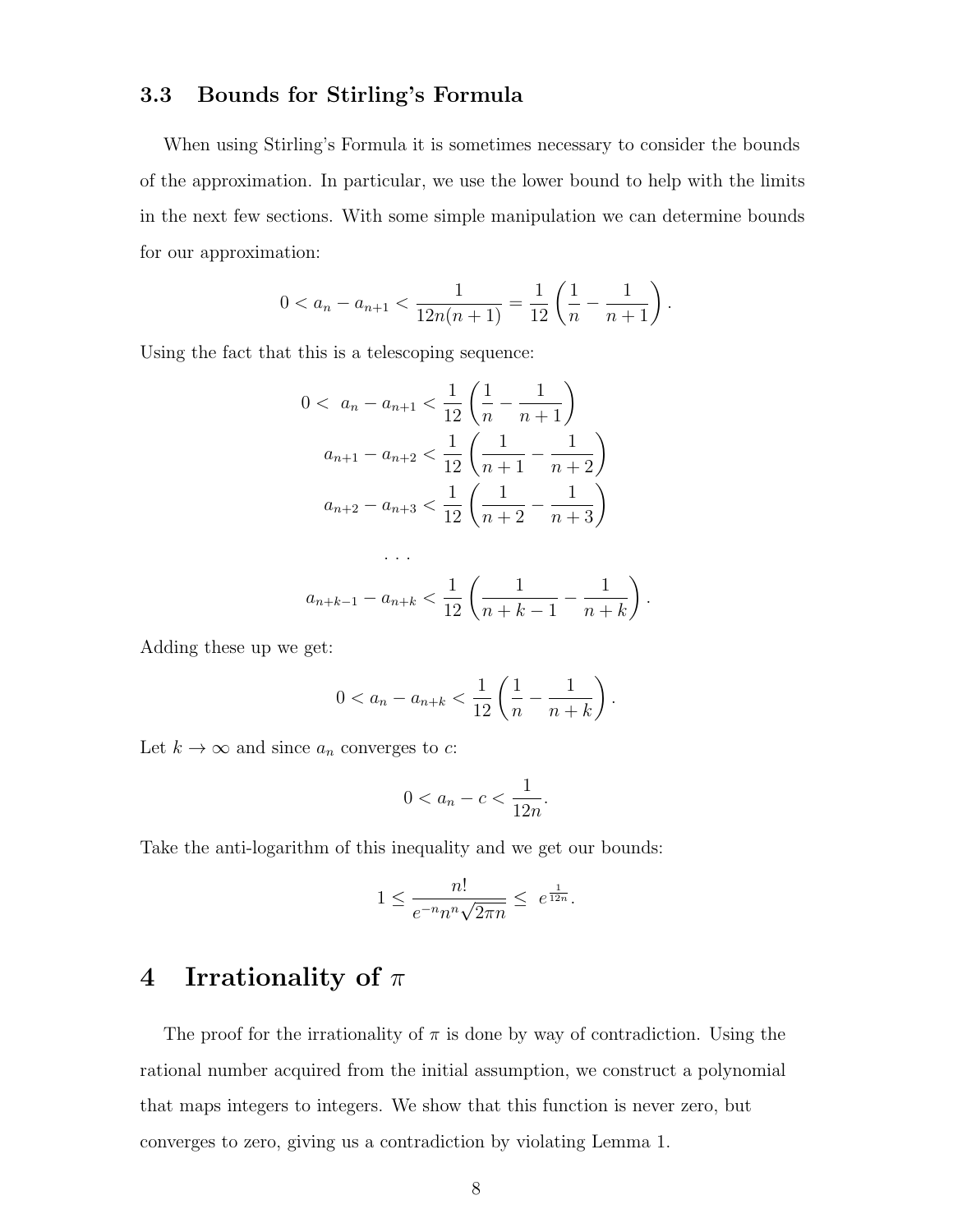### 4.1 Lemma 1

This Lemma is the basis for the proofs for the irrationality of  $\pi$ , as well as the transcendence of  $\pi$  and e. It is a direct consequence from the epsilon-delta definition of limits.

**Lemma 1.** Let  $f: \mathbb{Z} \to \mathbb{Z}$  be a function such that  $f(n) \to 0$  as  $n \to \infty$ . Then there exists an  $N \in \mathbb{Z}$  such that  $f(n) = 0$  for all  $n \geq N$ .

**Proof:** Since  $f(n) \to 0$  as  $n \to \infty$ , there exists an  $N \in \mathbb{Z}$  such that  $| f(n) - 0 | < \epsilon$ for all  $n \geq N$ . Let  $\epsilon = \frac{1}{2}$  $\frac{1}{2}$  then  $| f(n) - 0 | < \frac{1}{2}$  meaning  $f(n) = 0$  for all  $n \geq N$  since  $f(n)$  is an integer. QED

## 4.2 The Irrationality of  $\pi$

This proof follows Ivan Niven's "simple" proof from 1947 [6]. There are many ways to prove that  $\pi$  is irrational, but this proof follows the same outline for proving the transcendence of e and  $\pi$ . It is important to note that the proof for the transcendence of e came before Niven's proof for the irrationality of  $\pi$ . For the purpose of this paper, since proving  $\pi$  is irrational is easier, we look at it first.

#### **Theorem.** The value  $\pi$  is irrational.

**Proof:** By way of contradiction, assume that  $\pi = \frac{a}{b}$  with  $a, b \in \mathbb{Z}$  and  $b \neq 0$ . Define:

$$
f(x) = \frac{x^n(a - bx)^n}{n!},\tag{1}
$$

$$
F(x) = f(x) - f^{(2)}(x) + \dots = \sum_{i=0}^{\infty} (-1)^i f^{(2i)}(x).
$$
 (2)

Equation (1) has degree  $2n$ , so equation (2) can be written as a sum to n instead of infinity. Consider:

$$
\frac{d}{dx}[F'(x)\sin(x) - F(x)\cos(x)]
$$
  
=  $F''(x)\sin(x) + F'(x)\cos(x) - F'(x)\cos(x) + F(x)\sin(x)$   
=  $[F''(x) + F(x)]\sin(x) = f(x)\sin(x).$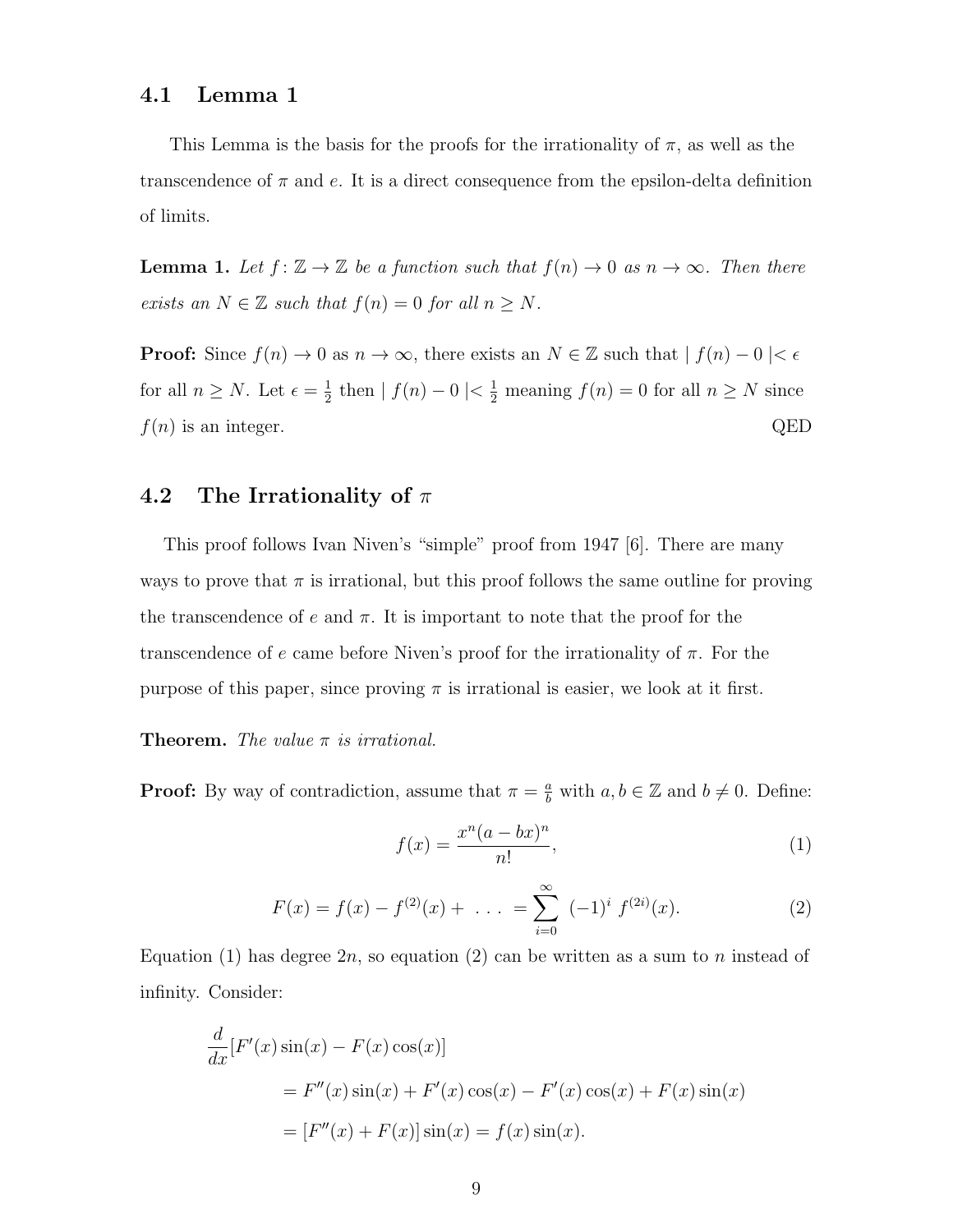Integrating both sides, using the Fundamental Theorem of Calculus, we get:

$$
\int_0^{\pi} f(x) \sin(x) dx = [F'(x) \sin(x) - F(x) \cos(x)]\Big|_0^{\pi} = F(\pi) + F(0).
$$

*Claim.*  $F(\pi) + F(0)$  is a non-negative integer.

*Proof:* First look at  $F(0)$ . Consider expanding  $f(x)$  as a polynomial. Let the coefficient of  $x^k$  be  $\frac{c_k}{n!}$ . Since  $a, b \in \mathbb{Z}$ , so is  $c_k$ . Consider  $f^{(k)}(0)$ . Since the degree of each term of the polynomial is at least n,  $f^{(k)}(0) = 0$  for  $k < n$ . For  $n \leq k \leq 2n$ , the coefficient of  $x^0$ , i.e. the coefficient of  $x^k$  differentiated k times, is  $\frac{c_k}{n!}$  $\frac{\partial \mathcal{L}}{\partial n}k!$  because we differentiated the original term k times; therefore,  $f^{(k)}(0) = \frac{c_k}{n!} k!$  for  $n \le k \le 2n$ must be an integer. So  $F(0) = \sum_{n=1}^{\infty}$  $i=0$  $(-1)^i f^{(2i)}(0)$  is an integer. Next consider  $F(\pi)$ .

$$
f(\pi - x) = \frac{\left(\frac{a}{b} - x\right)^n \left(a - b\left(\frac{a}{b} - x\right)\right)^n}{n!} = \frac{\left(\frac{a}{b} - x\right)^n \left(a - (a - bx)\right)^n}{n!}
$$

$$
=\frac{\left(\frac{a}{b}-x\right)^{n}(bx)^{n}}{n!}=\frac{(a-bx)^{n}x^{n}}{n!}
$$

$$
=f(x).
$$

Differentiate both sides  $k$  times, we get:

$$
(-1)^{k} f^{(k)}(\pi - x) = f^{(k)}(x).
$$

Plugging in zero for  $x$ :

$$
(-1)^k f^{(k)}(\pi) = f^{(k)}(0).
$$

Thus,  $f^{(k)}(\pi)$  is also an integer. So  $F(\pi) = \sum_{n=1}^{\infty}$  $i=0$  $(-1)^i f^{(2i)}(\pi)$  is an integer. Therefore,  $F(0) + F(\pi) \in \mathbb{Z}$ .

QED (Claim)

For  $0 < x < \pi$ ,  $\sin(x) > 0$  and  $f(x) > 0$ . This implies:

$$
0 < \int_0^{\pi} f(x) \sin(x) dx = F(0) + F(\pi) \in \mathbb{Z}.
$$
 (3)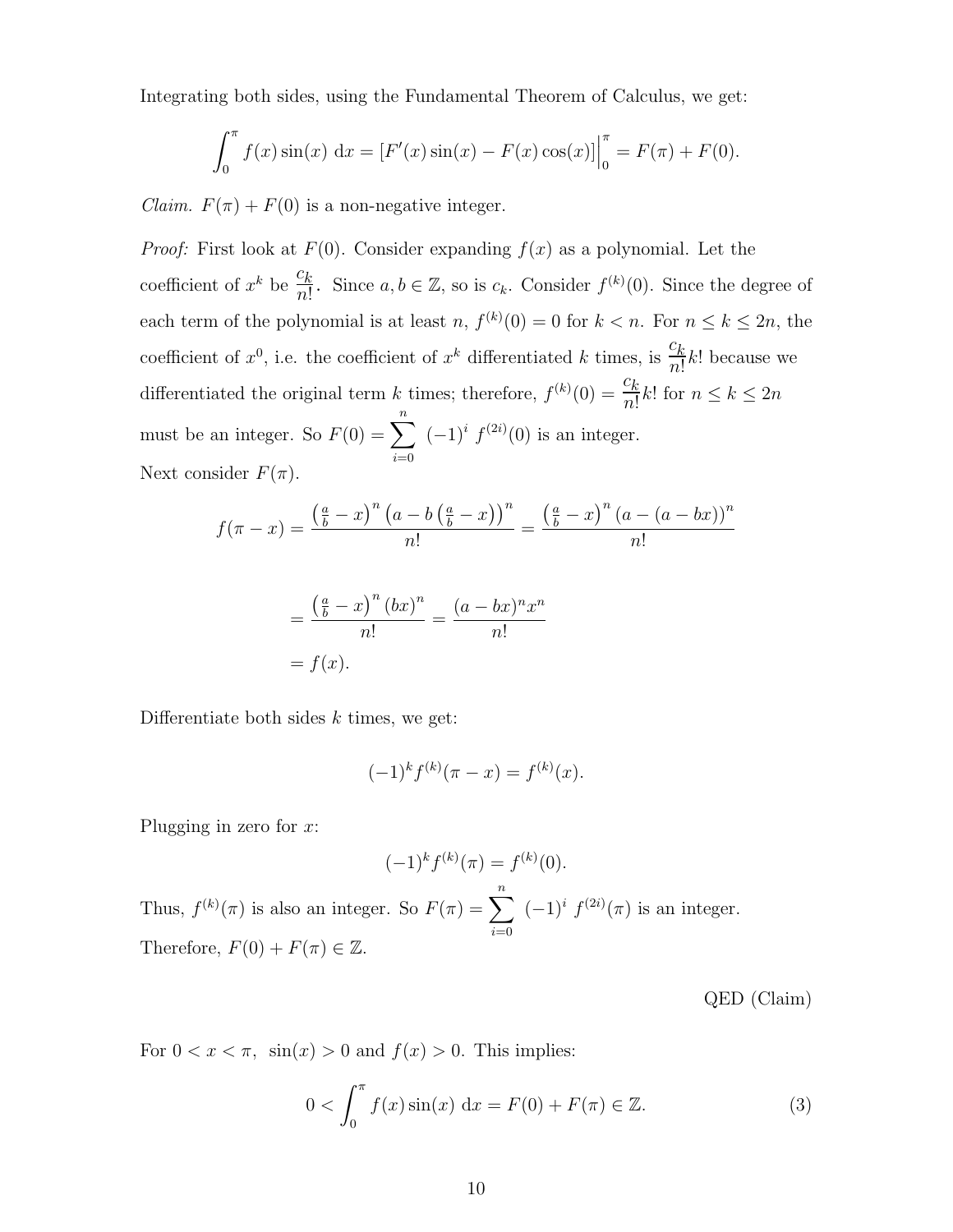Lets find the x value that achieves the maximum value for  $f(x)$  by setting  $f'(x) = 0$ :

$$
f'(x) = \frac{nx^{n-1}(a - bx)^n}{n!} - \frac{bnx^n(a - bx)^{n-1}}{n!} = 0
$$

$$
x^{n-1}(a - bx)^n = bx^n(a - bx)^{n-1}
$$

$$
a - bx = bx.
$$

The maximum value for  $f(x)$  is achieved when  $x = \frac{\pi}{2}$  $\frac{\pi}{2}$ . From this we get the inequality:

$$
0 < f(x) \le \left(\frac{a\pi}{4}\right)^n \frac{1}{n!}.
$$

Plugging this into our integral we acquire the inequality:

$$
0 < \int_0^{\pi} f(x) \sin(x) dx \le \int_0^{\pi} \left(\frac{a\pi}{4}\right)^n \frac{1}{n!} dx \le \pi \left(\frac{a\pi}{4}\right)^n \frac{1}{n!}.
$$

Using Stirling's Formula:

$$
\lim_{n \to \infty} \pi \left(\frac{a\pi}{4}\right)^n \frac{1}{n!} \le \lim_{n \to \infty} \pi \left(\frac{a\pi}{4}\right)^n \frac{e^n}{n^n \sqrt{2\pi n}}
$$

$$
= \lim_{n \to \infty} \frac{\pi}{\sqrt{2\pi n}} \left(\frac{a\pi e}{4n}\right)^n = 0.
$$

By the Squeeze Theorem,  $\int_0^\pi$ 0  $f(x) \sin(x) dx$  converges to zero; therefore, we have constructed a function that maps integers to integers, and converges to zero. By (3), this function never equals zero, which contradicts Lemma 1. Therefore, the assumption that  $\pi \in \mathbb{Q}$  is false.  $QED$ 

# 5 The Transcendence of  $e$

The proof for the transcendence of e is done by way of contradiction similar to the proof for the irrationality of  $\pi$ . Using the polynomial acquired from the assumption we made hoping to get a contradiction, we construct a new polynomial that maps integers to integers. We show that this function is never zero, but converges to zero, giving us a contradiction by violating Lemma 1.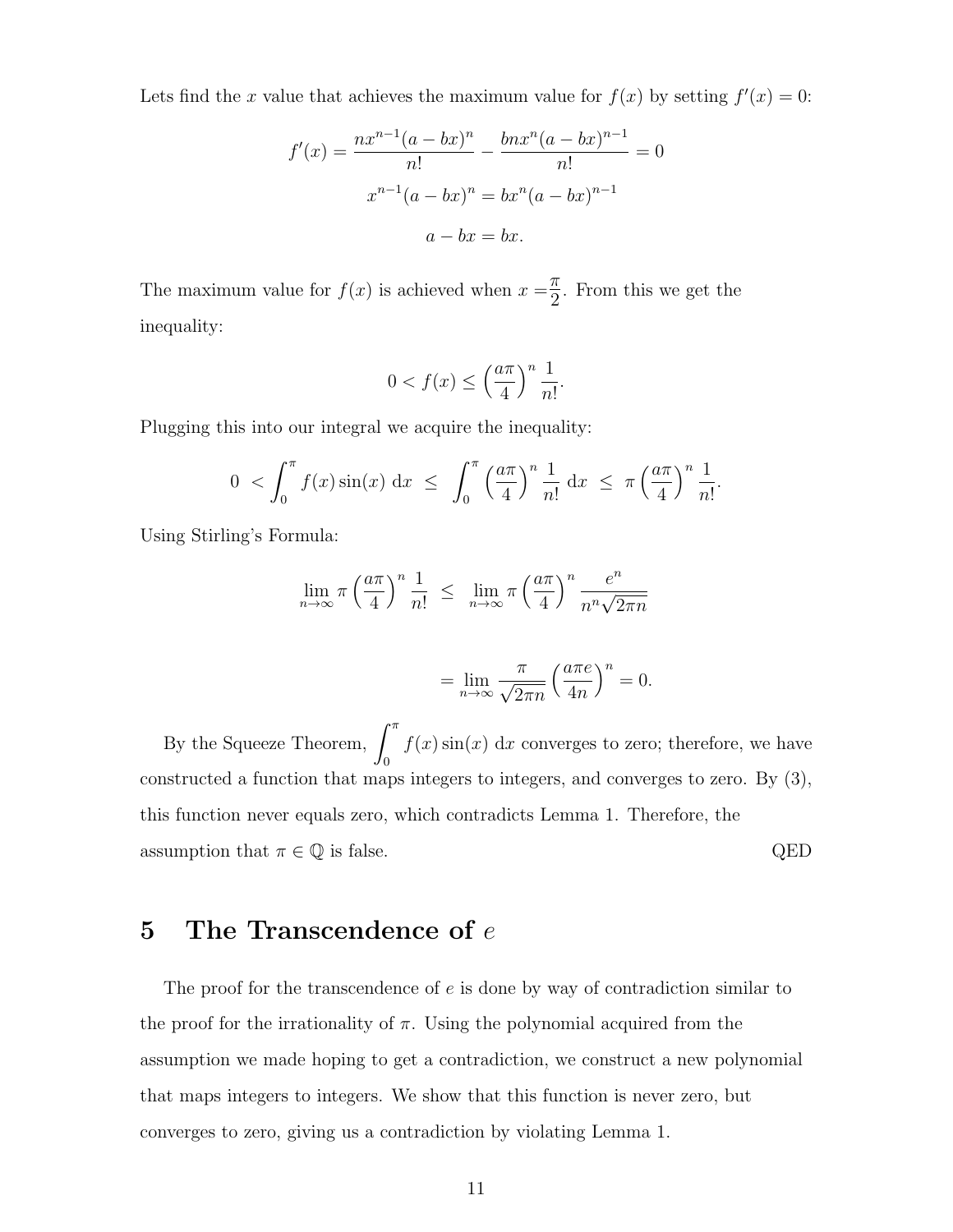#### Theorem. The value e is transcendental.

**Proof:** By way of contradiction, assume  $e$  is not transcendental. This means  $e$ satisfies the equation:

$$
\sum_{j=0}^{m} a_j e^j = a_m e^m + \dots + a_1 e + a_0 = 0,
$$
\n(4)

for  $a_j \in \mathbb{Q}$  for all j, some  $m \in \mathbb{N}$ , and  $a_0 \neq 0$ . We can multiply by a suitable integer to make  $a_j \in \mathbb{Z}$  for all j. Consider:

$$
f(x) = \frac{x^{p-1}(x-1)^p(x-2)^p \dots (x-m)^p}{(p-1)!},
$$
\n(5)

with p a prime number. Notice that  $f(x)$  is a polynomial of degree  $mp + p - 1$ . Also consider:

$$
F(x) = \sum_{i=0}^{mp+p-1} f^{(i)}(x) = f(x) + f^{(1)}(x) + \dots + f^{(mp+p-1)}(x).
$$
 (6)

Multiply (6) by  $e^{-x}$  and differentiate with respect to x:

$$
\frac{d}{dx}[e^{-x}F(x)] = e^{-x}F'(x) - e^{-x}F(x) = e^{-x}[F'(x) - F(x)]
$$

$$
= e^{-x}[-f(x) + f^{(mp+p)}(x)] = -e^{-x}f(x).
$$

If we integrate from zero to j and multiply by  $a_j$  for all j we get:

$$
a_j \int_0^j e^{-x} f(x) dx = -a_j [e^{-x} F(x)] \Big|_0^j = a_j \left[ -e^{-j} F(j) + e^0 F(0) \right] = a_j F(0) - a_j e^{-j} F(j).
$$

Multiplying by  $e^j$  and summing over j gives us:

$$
\sum_{j=0}^{m} a_j e^j \int_0^j e^{-x} f(x) dx = \sum_{j=0}^{m} \left[ a_j e^j F(0) - a_j F(j) \right] = F(0) \sum_{j=0}^{m} a_j e^j - \sum_{j=0}^{m} F(j) a_j.
$$

By the initial assumption (4) and since  $F(j) =$ mp  $\sum$  $+p-1$  $i=0$  $f^{(i)}(j)$ :

$$
\sum_{j=0}^{m} a_j e^j \int_0^j e^{-x} f(x) dx = - \sum_{j=0}^{m} \sum_{i=0}^{m+p-1} a_j f^{(i)}(j).
$$
 (7)

*Claim.* Equation (7) is not zero for large enough  $p$ .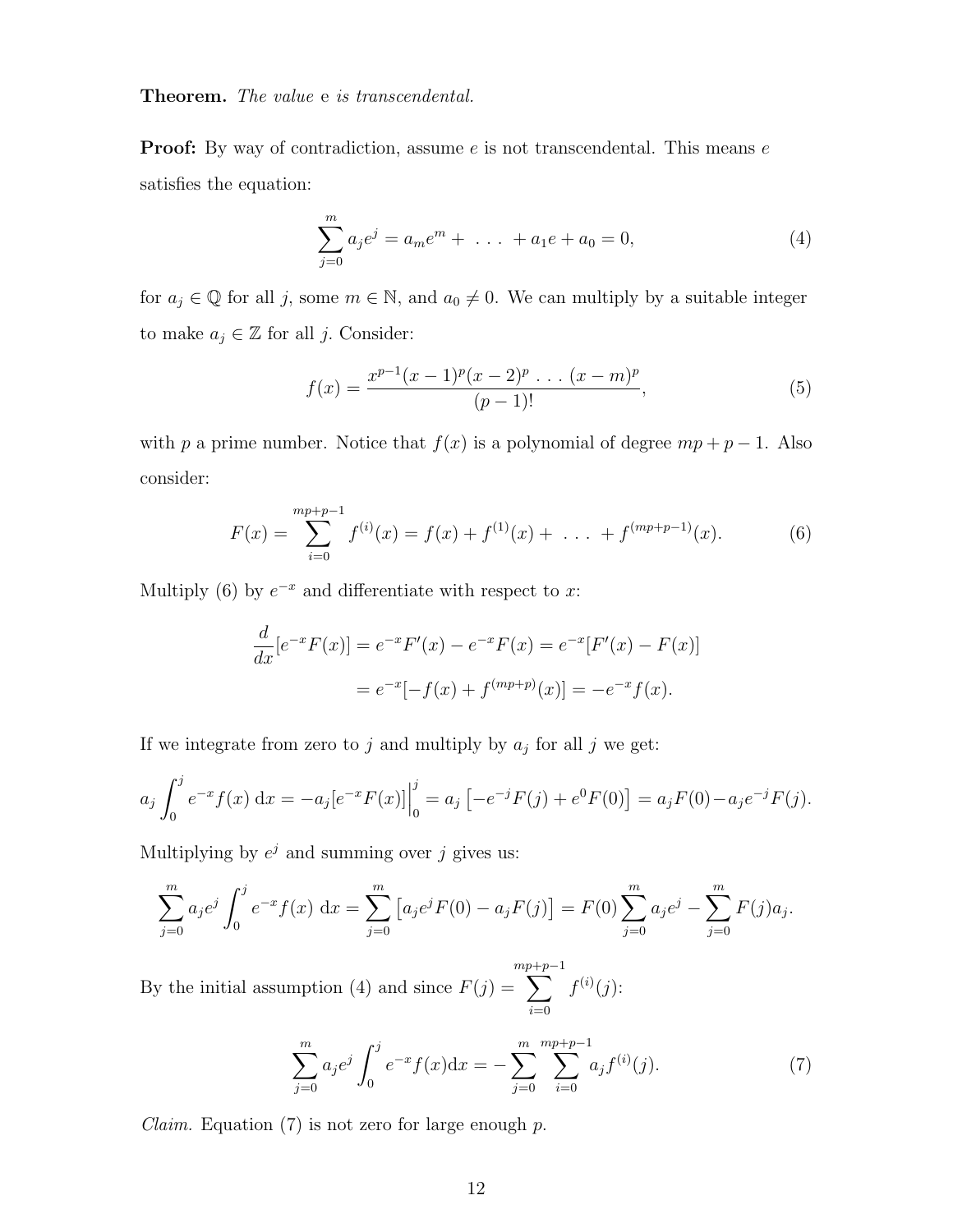Proof: We consider two cases.

**Case 1:** For  $j \neq 0$  we will show  $f^{(i)}(j) \in \mathbb{Z}$  and is divisible by p. The only nonzero terms arise when the term  $(x - j)^p$  is differentiated exactly p times. For anything less than p derivatives, a power of  $(x - j)$  survives, making the expression zero. Differentiating this term p times gets  $\frac{p!}{(p-1)!} = p$  times  $x^{p-1}(x-1)^p(x-2)^p \cdots (x-(j-1))^p(x-(j+1))^p \cdots (x-m)^p$ . When we take more derivatives, we use the product rule on this extra term. Since the extra term is just integers raised to an integer power, it will remain an integer; thus, we acquire  $p\left(\sum_{i=1}^{l}$  $k=0$  $b_k$  $\setminus$ for some  $l, b_k \in \mathbb{N}$ . This is  $pk_1$  for some  $k_1 \in \mathbb{Z}$ . **Case 2:** For  $j = 0$  we have to differentiate  $x^{p-1}$ ,  $(p-1)$  times in order for  $f^{(i)}(0) \neq 0$ . This first happens when  $i = (p-1)$ , which then gives us a  $(p-1)!$  in the numerator canceling out the denominator. Therefore for  $i = (p - 1)$ ,

$$
a_0 f^{(p-1)}(0) = a_0(x-1)^p(x-2)^p \cdots (x-m)^p|_{x=0} = a_0(-1)^p(-2)^p \cdots (-1)^p.
$$

For  $i > (p-1)$  in order for  $f^{(i)}(0) \neq 0$  we must use  $(p-1)$  derivatives as above. When we differentiate the middle expression again, a  $p$  will be brought down, making the expression a multiple of p. Overall, the  $j = 0$  case results in  $k_2p + a_0(-1)^p \cdots (-m)^p$  for some  $k_2 \in \mathbb{Z}$ .

Putting the three cases together, equation (7) becomes  $Kp + a_0(-1)^p \cdots (-m)^p$ with  $K = k_1 + k_2$ . If  $p > \max(m!, |a_0|)$ , then p does not divide  $a_0(-1)^p \cdots (-m)^p$ since  $p$  does not divide  $1, 2, ..., m$  or  $a_0$ , and  $p$  is prime. Therefore,  $Kp + a_0(-1)^p \cdots (-m)^p \neq 0$  for p large enough.

QED (Claim)

Thus, for p large enough we have:

$$
\sum_{j=0}^{m} a_j e^j \int_0^j e^{-x} f(x) dx = -Kp - a_0 (-1)^p \cdots (-m)^p \neq 0.
$$

However, if  $0 \leq x \leq m$ :

$$
|f(x)| \le \frac{m^{p-1}m^p \cdots m^p}{(p-1)!} = \frac{m^{mp+p-1}}{(p-1)!}.
$$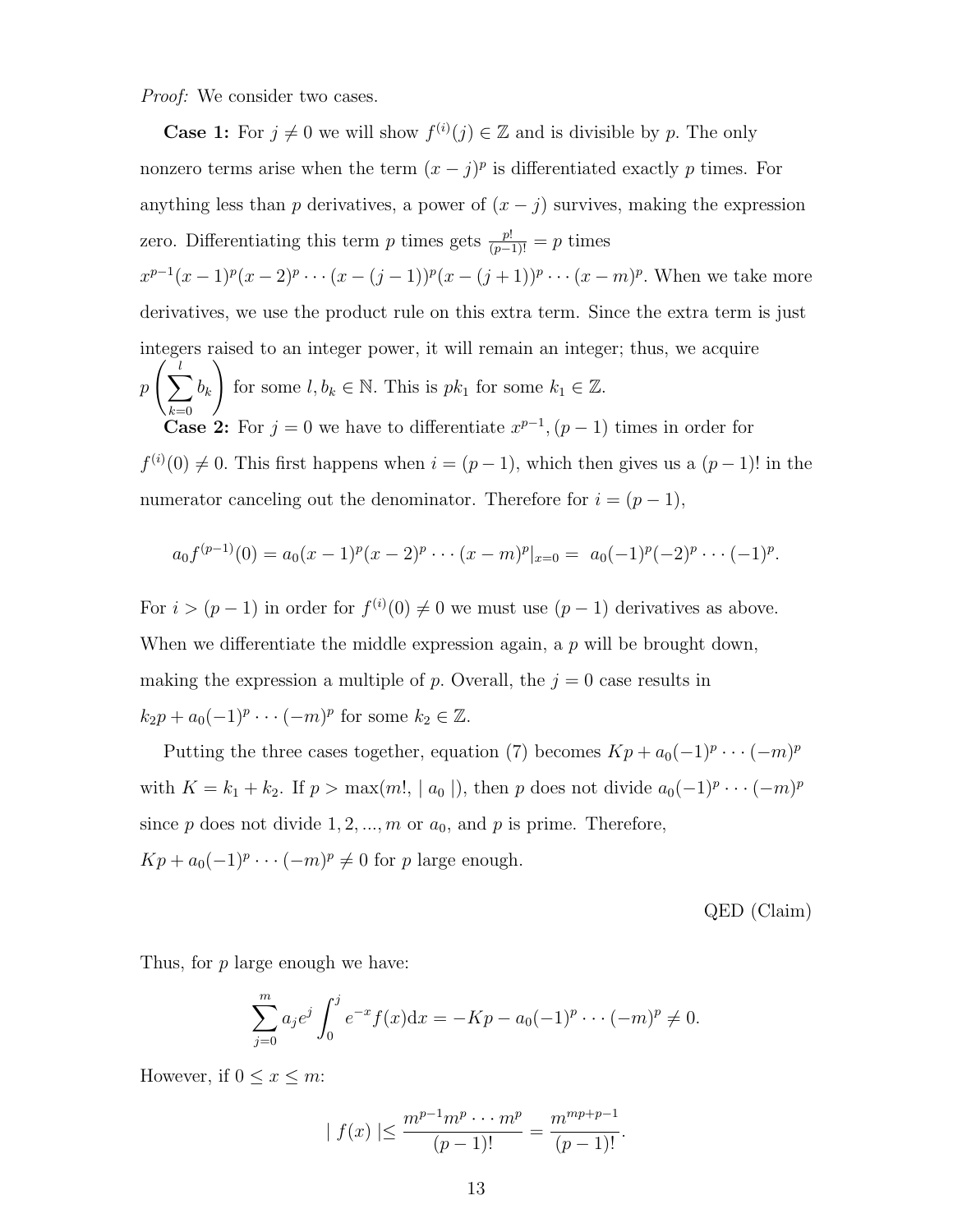Using this and the fact that for  $x \geq 0$ ,  $|e^{-x}| \leq 1$ , we conclude:

$$
\left| \sum_{j=0}^{m} a_j e^j \int_0^j e^{-x} f(x) dx \right| \le \sum_{j=0}^{m} |a_j e^j| \int_0^j |e^{-x}| |f(x)| dx
$$
  

$$
\le \sum_{j=0}^{m} |a_j e^j| \int_0^j \frac{m^{mp+p-1}}{(p-1)!} dx
$$
  

$$
= \sum_{j=0}^{m} |a_j e^j| j \frac{m^{mp+p-1}}{(p-1)!}.
$$

*Claim.* This expression approaches zero as  $p \to \infty$ .

*Proof:* By Stirling's Approximation, since  $1 \leq \frac{p!}{r^2}$  $\frac{P}{p^p e^{-p}\sqrt{p}}$  $\overline{2\pi p}$ we get

$$
\frac{1}{p!} \le \frac{1}{p^p e^{-p} \sqrt{2\pi p}}.
$$

Therefore since  $m$  and  $p$  are both positive:

$$
0 \le \frac{m^{mp+p-1}}{(p-1)!} = \frac{p \ m^{mp+p-1}}{p!}
$$
  
 
$$
\le \frac{p \ m^{mp+p-1}}{p^p e^{-p} \sqrt{2\pi p}} = \frac{1}{\sqrt{2\pi p}} \frac{e^p m^{mp+p-1}}{p^{p-1}} = \frac{1}{\sqrt{2\pi p}} \left(\frac{e \ m^{m+1-\frac{1}{p}}}{p^{1-\frac{1}{p}}}\right)^p.
$$

As  $p \to \infty$ , the expression in the parenthesis approaches zero since both e and m are fixed. This makes the entire expression approach zero as  $p \to \infty$ .

QED (Claim)

Therefore, since equation (7) approaches zero as  $p \to \infty$ , and is a function that maps  $\mathbb{Z} \to \mathbb{Z}$ , Lemma 1 states that there exists a prime P such that for all  $p \geq P$ :

$$
\left|\sum_{j=0}^m a_j e^j \int_0^j e^{-x} f(x) dx\right| = 0.
$$

Contradicting the claim that equation (7) does not equal zero for large enough  $p.$  QED

This proof follows Charles Hermite's original proof from 1873, which is reproduced in [7].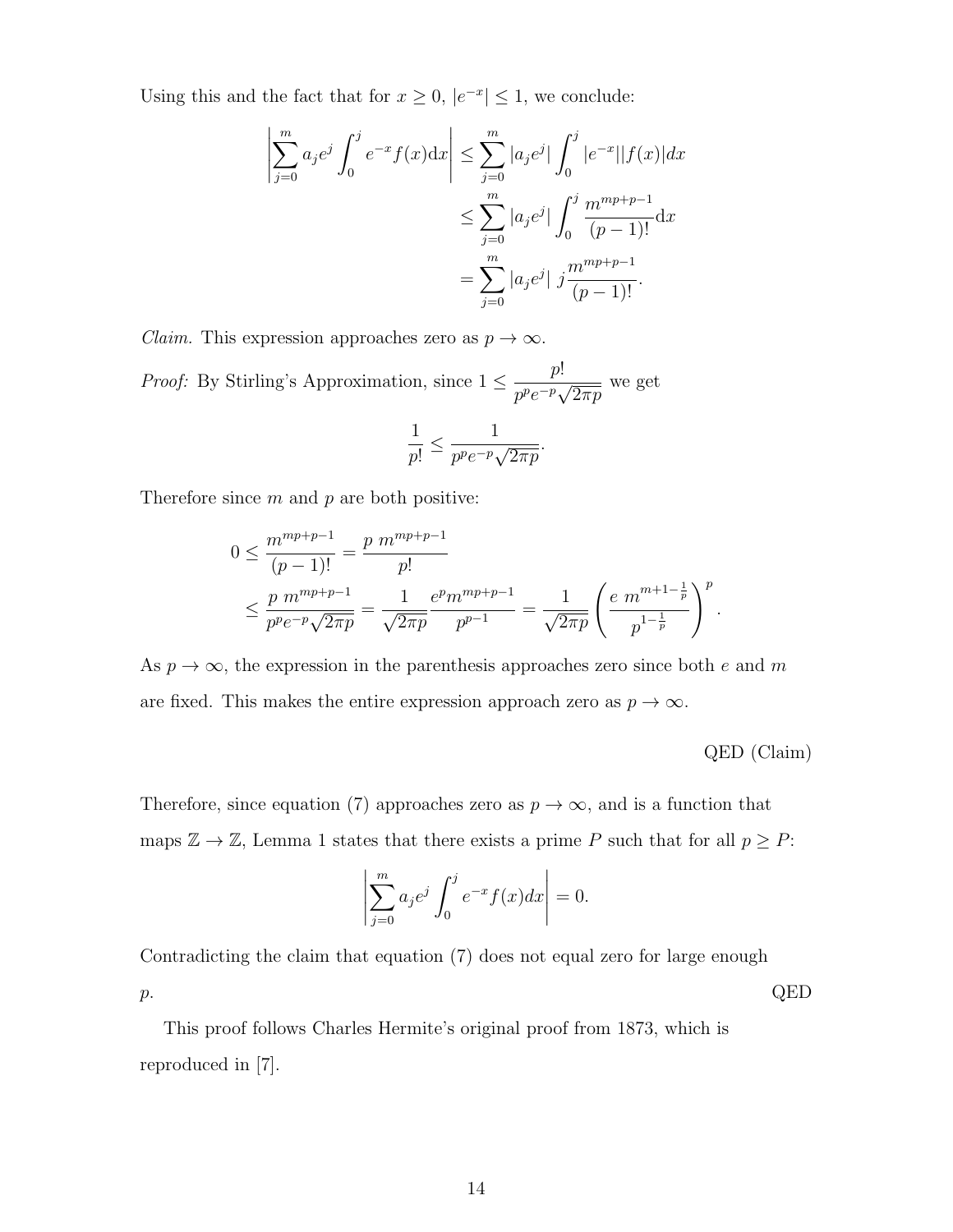# 6 The Transcendence of  $\pi$

The proof for the transcendence of  $\pi$  is very analogous to that of e, except it requires Galois Theory to set up the function of interest; therefore, we have a few definitions to establish and theorems to prove.

### 6.1 Definitions

Definition: We can order the elements of a Cartesian product of any two sets A and B using Lexicographic Order by  $(a_1, b_1) < (a_2, b_2)$  both in  $A \times B$  if and only if either:

- 1.  $a_1 < a_2$ , or
- 2.  $a_1 = a_2$  and  $b_1 < b_2$ .

This can be extended to a Cartesian product of an arbitrary number of sets. For example, if  $x_1 < x_2 < \cdots < x_n$  then  $(x_1, x_2, ..., x_n) < (x_1, x_2, ..., x_{i+1}, x_i, ..., x_n)$  for  $1 < i < n$  under the lexicographic ordering.

Definition: Let  $f = \sum_{\alpha} a_{\alpha} x^{\alpha}$  be a nonzero polynomial in  $K[x_1, x_2, ..., x_n]$  where  $x^{\alpha} = x_1^{\alpha_1} x_2^{\alpha_2} \cdots x_n^{\alpha_n}$  for  $\alpha = (\alpha_1, \alpha_2, ..., \alpha_n)$ .  $K[x_1, x_2, ..., x_n]$  is the ring of all polynomials with variables  $x_1, x_2, ..., x_n$  and coefficients in the field K. The **multidegree** of f is multideg $(f) = \max(\alpha : a_{\alpha} \neq 0)$  under lexicographic ordering. For example, the polynomial  $f = 3x^2y^3 + 4x^3y^1$  has multidegree  $(3, 1)$ , written multideg $(f) = (3, 1)$ .

*Definition:* The **leading coefficient** of f is  $LC(f) = a_{multideg(f)} \in K$ . Likewise, the leading monomial of f is  $LM(f) = x^{multideg(f)}$ . Putting this together, the leading term of f is  $LT(f) = LC(f) \cdot LM(f)$ . That is, the leading term is the coefficient and variables of the term with the highest multidegree.

*Definition:* A polynomial  $f \in K[x_1, x_2, ..., x_n]$  is **symmetric** if:

$$
f(x_{\tau(1)}, x_{\tau(2)}, ..., x_{\tau(n)}) = f(x_1, x_2, ..., x_n)
$$

for all possible permutations  $x_{\tau(1)}, x_{\tau(2)}, ..., x_{\tau(n)}$  on the variables  $x_1, x_2, ..., x_n$ . That is, a polynomial is symmetric if relabeling the variables does not change the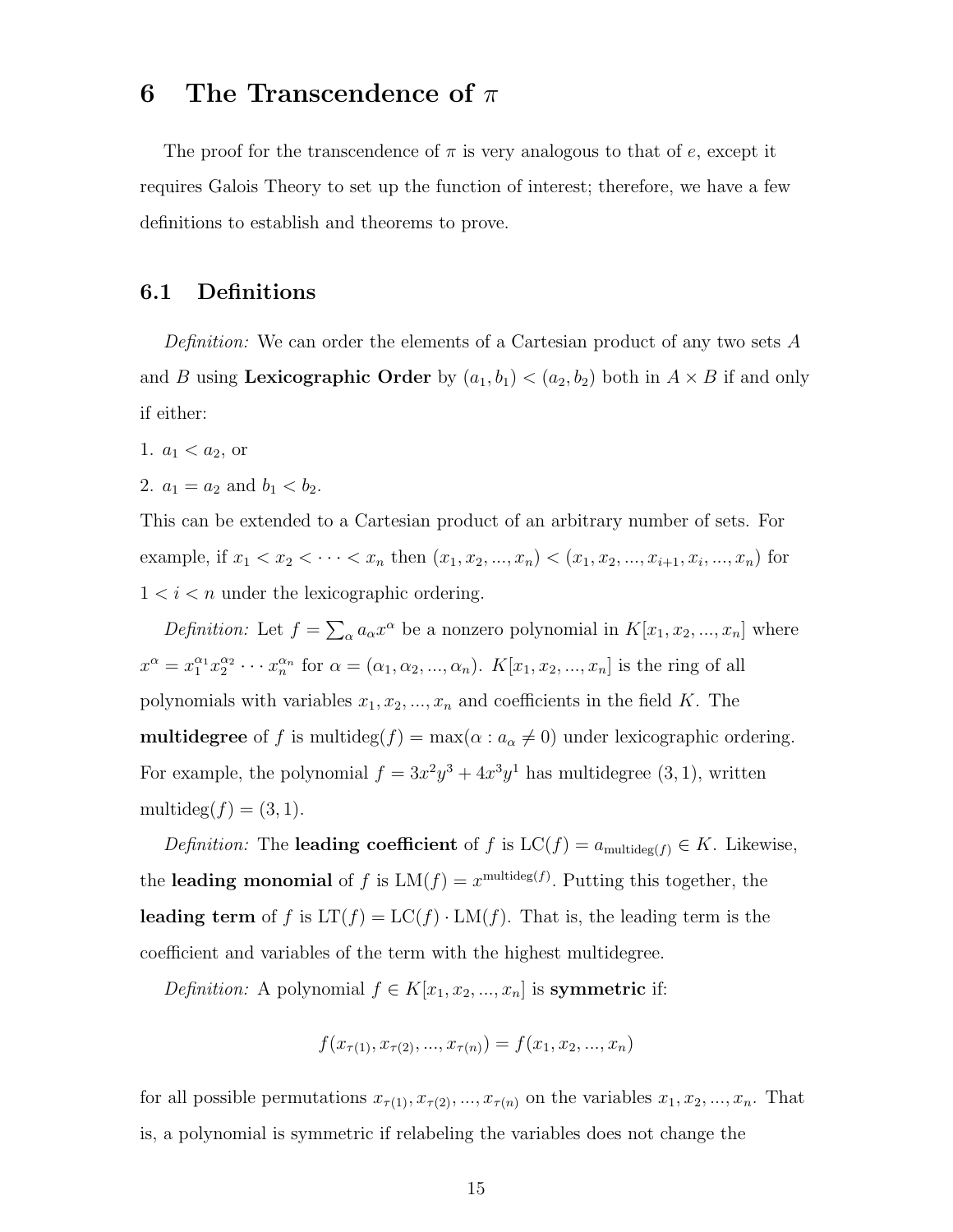function itself. For example, consider  $f(x, y) = x^2 + y^2$ . Relabeling the function as  $f(y, x) = y^2 + x^2$  does not change the function, i.e.  $f(y, x) = f(x, y)$ ; therefore,  $f(x, y)$  is a symmetric polynomial.

Definition: We define the elementary symmetric polynomials  $\sigma_0, \sigma_1, ..., \sigma_n \in K[x_1, x_2, ..., x_n]$  by:

$$
\sigma_0 = 1
$$
  
\n
$$
\sigma_1 = x_1 + x_2 + \dots + x_n
$$
  
\n
$$
\sigma_2 = x_1 x_2 + x_1 x_3 + \dots + x_{n-1} x_n
$$
  
\n...  
\n
$$
\sigma_n = x_1 x_2 \dots x_n
$$

with each  $\sigma_j$  is a symmetric function. That is,  $\sigma_1$  is all the ways to choose 1 variable from the *n* variables,  $\sigma_2$  is all the ways to choose 2 variables from the *n* variables, and so on. These can be derived from the expansion of a function  $f$  about its roots  $\alpha_1, \alpha_2, ..., \alpha_n$  :

$$
f(x) = \prod_{i=1}^{n} (x - \alpha_i)
$$
  
=  $x^n(1) - x^{n-1}(\alpha_1 + \alpha_2 + \dots + \alpha_n) + \dots + (-1)^n x^0(\alpha_1 \alpha_2 \dots \alpha_n)$   
=  $x^n(\sigma_0) - x^{n-1}(\sigma_1) + \dots + (-1)^n x^0(\sigma_n)$   
=  $\sum_{j=0}^{n} (-1)^j x^{n-j} \sigma_j.$ 

## 6.2 The Fundamental Theorem of Symmetric Polynomials

As with the proof for the transcendence of e, we will need to construct a function,  $f(x)$ , that will give us the contradiction needed. To do this, we will need to show that certain derivatives of  $f(x)$  evaluated at various values are integers. The easiest way to do this will be to look at the elementary symmetric polynomials and using the Fundamental Theorem of Symmetric Polynomials.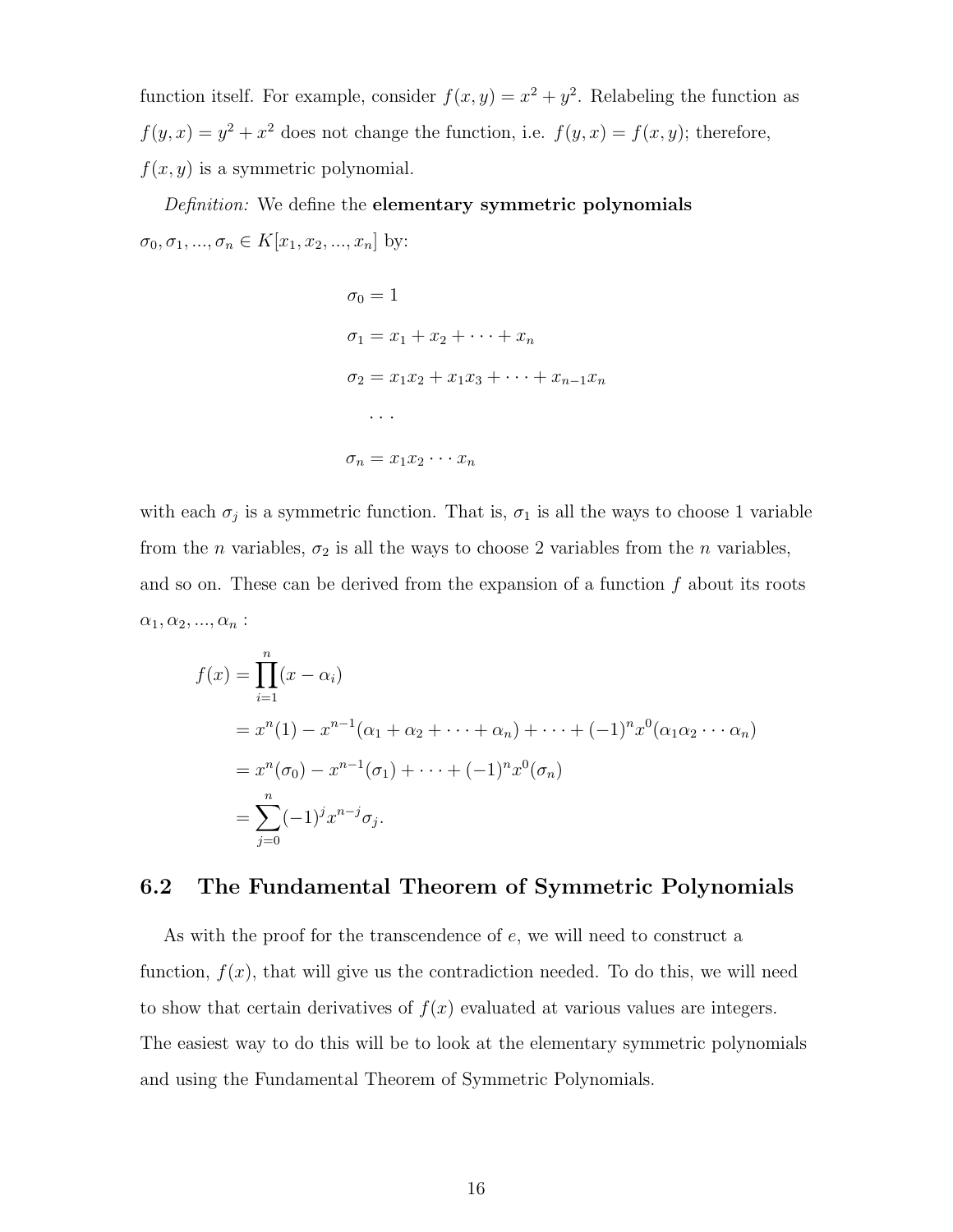Theorem. (The Fundamental Theorem of Symmetric Polynomials). Every symmetric polynomial in  $K[x_1, x_2, ..., x_n]$  can be written uniquely as a polynomial in the elementary symmetric polynomials  $\sigma_1, \sigma_2, ..., \sigma_n$ .

**Proof:** We will use a lexicographic ordering with  $x_1 > x_2 > \cdots > x_n$ . Let the leading term of a nonzero symmetric polynomial  $f \in K[x_1, x_2, ..., x_n]$ , be  $LT(f)$  =  $ax^{\alpha}$  where  $x^{\alpha} = x_1^{\alpha_1} x_2^{\alpha_2} \cdots x_n^{\alpha_n}$ . If  $\alpha = (\alpha_1, \alpha_2, ..., \alpha_n)$ , we claim that  $\alpha_1 \geq \alpha_2 \geq \cdots \geq \alpha_n.$ 

Proof of Claim: Suppose by way of contradiction that there exists some i such that  $\alpha_i < \alpha_{i+1}$ . Let  $\beta = (\alpha_1, ..., \alpha_{i+1}, \alpha_i, ..., \alpha_n)$  i.e. let  $\beta$  be  $\alpha$  with  $\alpha_{i+1}$  and  $\alpha_i$  switched. Notice that  $ax^{\alpha}$  is a term of f,  $ax^{\beta}$  is a term of  $f(...,x_{i+1},x_i,...)$ . Since f is symmetric,  $f(...,x_{i+1},x_i,...)=f$ , meaning that  $ax^{\beta}$  is a term of f. Since  $\beta > \alpha$ under the lexicographic ordering,  $ax^{\beta}$  is the leading term of f, a contradiction. Therefore  $\alpha_1 \geq \alpha_2 \geq \cdots \geq \alpha_n$ .

QED (Claim)

Consider:

$$
h = \sigma_1^{\alpha_1 - \alpha_2} \sigma_2^{\alpha_2 - \alpha_3} \cdots \sigma_{n-1}^{\alpha_{n-1} - \alpha_n} \sigma_n^{\alpha_n}.
$$

The function h is symmetric since it is the product of symmetric polynomials, namely the elementary symmetric polynomials. We will find the leading term of  $h$ . To do this we note that  $LT(\sigma_r) = x_1 x_2 \cdots x_r$  for  $1 \le r \le n$ . Hence:

$$
\begin{split} \mathrm{LT}(h) &= \mathrm{LT}(\sigma_1^{\alpha_1 - \alpha_2} \sigma_2^{\alpha_2 - \alpha_3} \cdots \sigma_n^{\alpha_n}) \\ &= \mathrm{LT}(\sigma_1)^{\alpha_1 - \alpha_2} \mathrm{LT}(\sigma_2)^{\alpha_2 - \alpha_3} \cdots \mathrm{LT}(\sigma_n)^{\alpha_n} \\ &= x_1^{\alpha_1 - \alpha_2} (x_1 x_2)^{\alpha_2 - \alpha_3} \cdots (x_1 \cdots x_n)_n^{\alpha} \\ &= x_1^{\alpha_1} x_2^{\alpha_2} \cdots x_n^{\alpha_n} = x^{\alpha} .\end{split}
$$

From this we see that  $f$  and  $ah$  have the same leading term, thus:

$$
\text{multideg}(f - ah) < \text{multideg}(f)
$$

for  $f - ah \neq 0$ . Define  $f_1 = f - ah$ . Since f and ah are symmetric,  $f_1$  is also symmetric; therefore, we can repeat this process if  $f_1 \neq 0$  to get  $f_2 = f_1 - a_1 h_1$ ,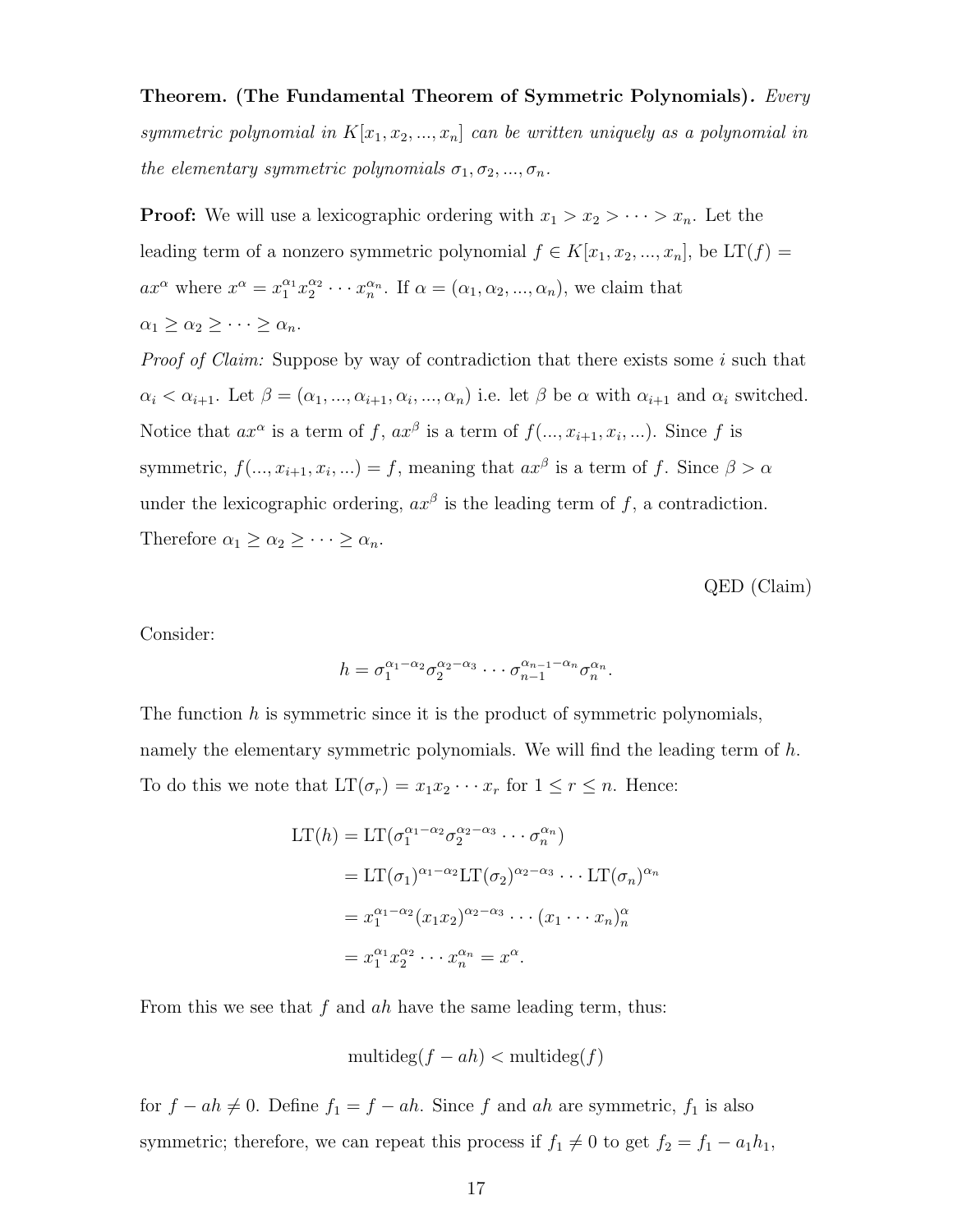where  $a_1$  is a constant and  $h_1$  is some product of  $\sigma_1, \sigma_2, ..., \sigma_n$  to various powers. When we do this, we will also get the same relationship:

$$
\mathop{\mathrm{multideg}}\nolimits(f_2) < \mathop{\mathrm{multideg}}\nolimits(f_1).
$$

This means  $LT(f_2) < LT(f_1)$  when  $f_2 \neq 0$ . We can continue this process to get a sequence of polynomials  $f, f_1, f_2, \dots$  with:

$$
\mathop{\mathrm{multideg}}\nolimits(f) > \mathop{\mathrm{multideg}}\nolimits(f_1) > \mathop{\mathrm{multideg}}\nolimits(f_2) > \cdots.
$$

The multidegree must terminate since the multidegree decreases at each step. Since f has at most n variables and the multidegree is a coordinate of non-negative integers, the multidegree eventually falls to  $(0, 0, \ldots, 0)$  making it terminate. This means  $f_{t+1} = 0$  for some t. Combining all the f's, we get:

$$
f = ah + f_1 = ah + a_1h_1 + f_2
$$

$$
= ah + a_1h_1 + \dots + a_th_t.
$$

Finally, since each  $h$  is a product of elementary symmetric polynomials,  $f$  is a polynomial in the elementary symmetric functions. We now need to prove uniqueness. Suppose:

$$
f = g_1(\sigma_1, \sigma_2, ..., \sigma_n) = g_2(\sigma_1, \sigma_2, ..., \sigma_n)
$$

for f a symmetric polynomial with  $g_1$  and  $g_2$  its representations in the elementary symmetric functions  $\sigma_1, \sigma_2, ..., \sigma_n$ . Here,  $g_1$  and  $g_2$  are polynomials in n variables, say  $y_1, y_2, ..., y_n$ , so they are both in  $K[y_1, y_2, ..., y_n]$ . Let  $g = g_1 - g_2$ . We first notice that  $g(\sigma_1, \sigma_2, ..., \sigma_n) = 0$  in  $K[x_1, x_2, ..., x_n]$  since each  $\sigma_i$  is in  $K[x_1, x_2, ..., x_n]$ . To prove uniqueness, we need to show that  $g = 0$  in  $K[y_1, y_2, ..., y_n]$ . By way of contradiction, suppose  $g(\sigma_1, \sigma_2, ..., \sigma_n) \neq 0$ . Let  $g = \sum_{\beta} a_{\beta} y^{\beta}$ , that is let  $g(\sigma_1, \sigma_2, ..., \sigma_n)$  be the sum of  $g_{\beta} = a_{\beta} \sigma_1^{\beta_1} \sigma_2^{\beta_2} \cdots \sigma_n^{\beta_n}$  such that  $\beta = (\beta_1, \beta_2, ..., \beta_n)$ . It follows that:

$$
LT(g_{\beta}) = LT(a_{\beta}\sigma_1^{\beta_1}\sigma_2^{\beta_2}\cdots\sigma_n^{\beta_n})
$$
  
=  $a_{\beta}LT(\sigma_1)^{\beta_1}LT(\sigma_2)^{\beta_2}\cdots LT(\sigma_n)^{\beta_n}$   
=  $a_{\beta}x_1^{\beta_1}(x_1x_2)^{\beta_2}\cdots(x_1\cdots x_n)^{\beta_n}$   
=  $a_{\beta}x_1^{\beta_1+\cdots+\beta_n}x_2^{\beta_2+\cdots+\beta_n}\cdots x_n^{\beta_n}.$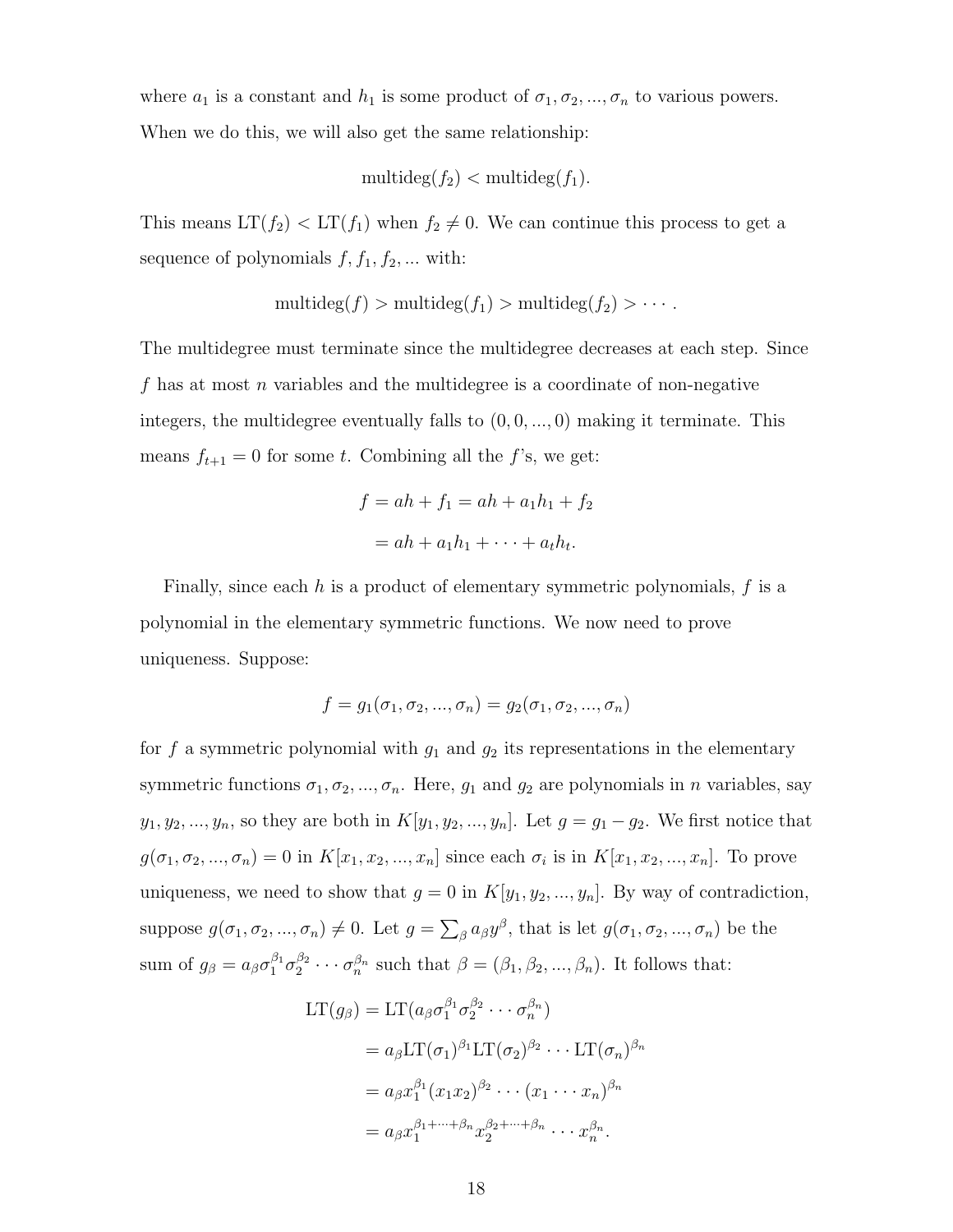At the same time, we know that  $LT(g_{\beta}) = a_{\beta}\sigma_1^{\beta_1}\sigma_2^{\beta_2}\cdots\sigma_n^{\beta_n}$  in  $K[\sigma_1, \sigma_2, ..., \sigma_n]$ . The leading term is unique, so these must be equal; therefore, there must be a map:

$$
(\beta_1, ..., \beta_n) \mapsto (\beta_1 + \cdots + \beta_n, \beta_2 + \cdots + \beta_n, ..., \beta_n).
$$

We need to show this mapping is injective. Suppose

 $(\beta_1 + \cdots + \beta_n, \beta_2 + \cdots + \beta_n, \cdots, \beta_n) = (\gamma_1 + \cdots + \gamma_n, \gamma_2 + \cdots + \gamma_n, \cdots, \gamma_n)$ , we need to show  $(\beta_1, ..., \beta_n) = (\gamma_1, ..., \gamma_n)$ . Working backwards, it is clear that  $\beta_n = \gamma_n$ . Looking at the next term  $\beta_{n-1} + \beta_n = \gamma_{n-1} + \gamma_n$ , using the previous relation, we get  $\beta_{n-1} = \gamma_{n-1}$ . Continuing this we get all the way down to  $\beta_1 = \gamma_1$ . Putting it all together yields the desired result  $(\beta_1, ..., \beta_n) = (\gamma_1, ..., \gamma_n)$ .

Since this map is injective, the  $g_\beta$ 's have distinct leading terms. Consider choosing a  $\beta$  such that  $LT(g_{\beta}) > LT(g_{\gamma})$  for all  $\gamma \neq \beta$ . By the definition of the leading term,  $LT(g_\beta)$  is greater than all of the terms of the  $g_\gamma$ 's. This means nothing cancels the LT( $g_{\beta}$ ), and since g is the sum of the  $g_{\beta}$ 's,  $g(\sigma_1, \sigma_2, ..., \sigma_n)$  cannot be zero in  $K[x_1, x_2, ..., x_n]$ . This provides the contradiction, meaning this representation in the elementary symmetric polynomials is unique. QED

This proof, see [2], was given by Gauss to help provide a second proof of the Fundamental Theorem of Algebra in 1816. The proof gives rise to an algorithm for writing a symmetric polynomial in terms of the elementary symmetric polynomials  $\sigma_1, \sigma_2, ..., \sigma_n.$ 

Example: Consider the function:

$$
f = x^2y + x^2z + xy^2 + xz^2 + y^2z + yz^2 \in K[x, y, z].
$$

Using the algorithm used in the above proof, we can write  $f$  in terms of the elementary symmetric polynomials. We start by eliminating the leading term of  $f$ ,  $LT(f) = x^2y = LT(\sigma_2 \sigma_1)$ , which gives:

$$
f_1 = f - \sigma_2 \sigma_1 = -3xyz.
$$

The leading term is now the only term  $-3xyz = -3LT(\sigma_3)$ , which gives:

$$
f_2 = f_1 + 3\sigma_3 = 0.
$$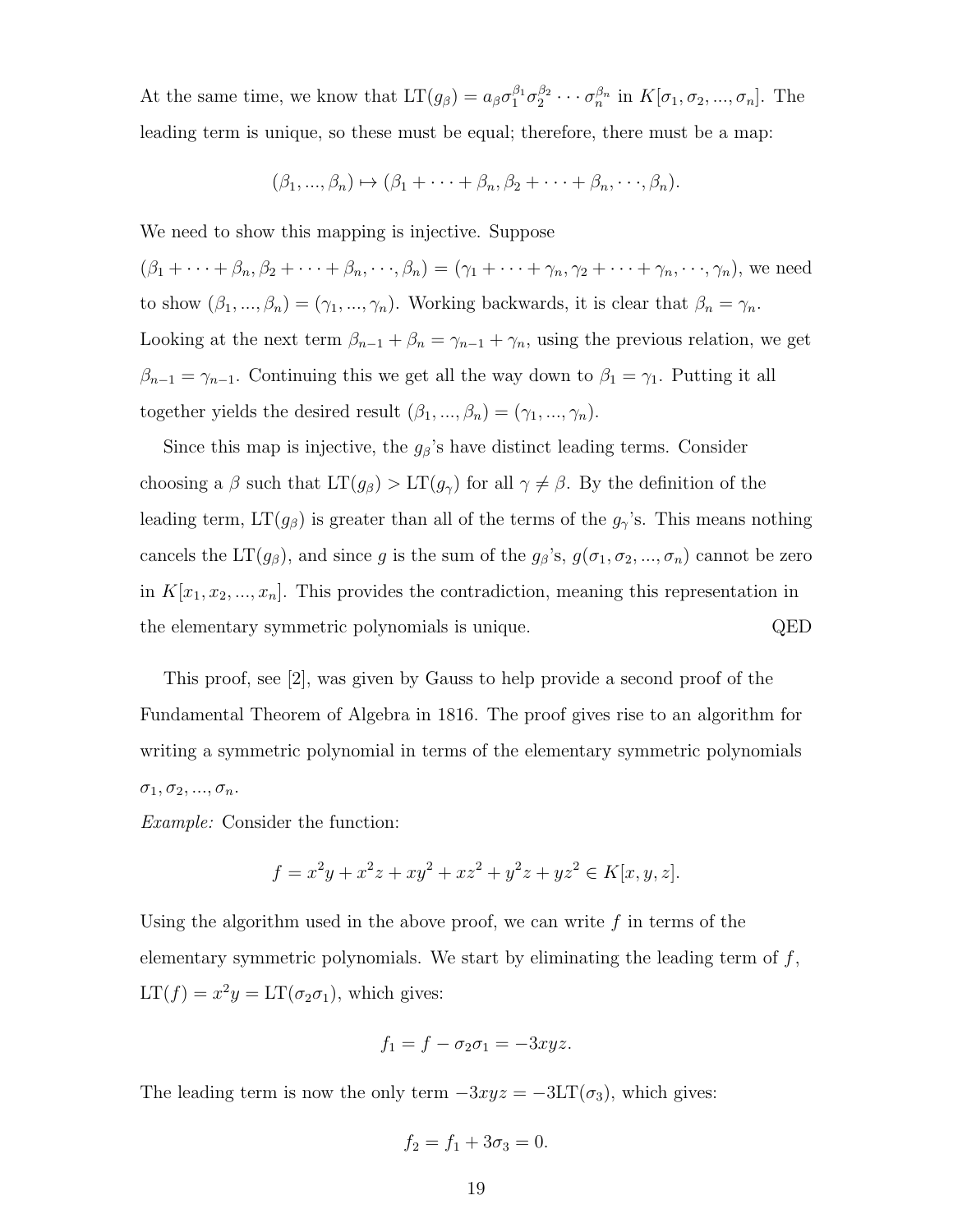Working backwards we get  $f$  in terms of the elementary symmetric polynomials:

$$
f = \sigma_2 \sigma_1 + f_1 = \sigma_2 \sigma_1 - 3\sigma_3.
$$

### 6.3 Corollary 1

This theorem gives rise to a Corollary, which will be used in the proof of the transcendence of  $\pi$ .

**Corollary 1.** Consider a polynomial  $f(x)$  in F. Let  $F \subseteq K$  be a field extension containing the roots of  $f(x)$ ,  $\alpha_1, \alpha_2, ..., \alpha_n$ . If  $g(\alpha_1, \alpha_2, ..., \alpha_n) \in K$  is symmetric, then  $g(\alpha_1, \alpha_2, ..., \alpha_n) \in F$ .

**Proof:** By assumption, we can write  $f(x) \in K[x]$  as:

$$
f(x) = (x - \alpha_1)(x - \alpha_2) \cdots (x - \alpha_n).
$$

Using the definition of the elementary symmetric polynomials  $\sigma_0, \sigma_1, \sigma_2, \ldots, \sigma_n$ :

$$
f(x) = \prod_{i=1}^{n} (x - \alpha_i) = \sum_{j=0}^{n} (-1)^j \sigma_j x^{n-j}
$$

where  $\sigma_1, \sigma_2, \ldots, \sigma_n$  is evaluated at  $(\alpha_1, \alpha_2, \ldots, \alpha_n)$  and  $\sigma_0 = 1$ . Since  $f(x) \in F[x]$ , its coefficients are in  $F$ , meaning the elementary symmetric polynomials evaluated at  $(\alpha_1, \alpha_2, ..., \alpha_n)$  are in F. Let  $g \in F[x_1, x_2, ..., x_n]$  be a symmetric polynomial. By the Fundamental Theorem of Symmetric Polynomials, we can write  $g$  in terms of  $\sigma_1, \sigma_2, ..., \sigma_n$  with coefficients in F. Therefore, evaluating g at  $(\alpha_1, \alpha_2, ..., \alpha_n)$  gets us  $g \in F$ . QED

### 6.4 The Proof for the Transcendence of  $\pi$

#### **Theorem.** The value  $\pi$  is transcendental.

**Proof:** By way of contradiction, let  $\pi$  be the root of some nonzero polynomial over Q. Since i is algebraic, then so is  $i\pi$ . Let  $\theta_1(x) \in \mathbb{Q}[x]$  be a polynomial with zeros  $\alpha_1 = i\pi, \alpha_2, \alpha_3, ..., \alpha_n$ . Since  $e^{i\pi} + 1 = 0$ , we know:

$$
(e^{\alpha_1} + 1) (e^{\alpha_2} + 1) \cdots (e^{\alpha_n} + 1) = 0.
$$
 (8)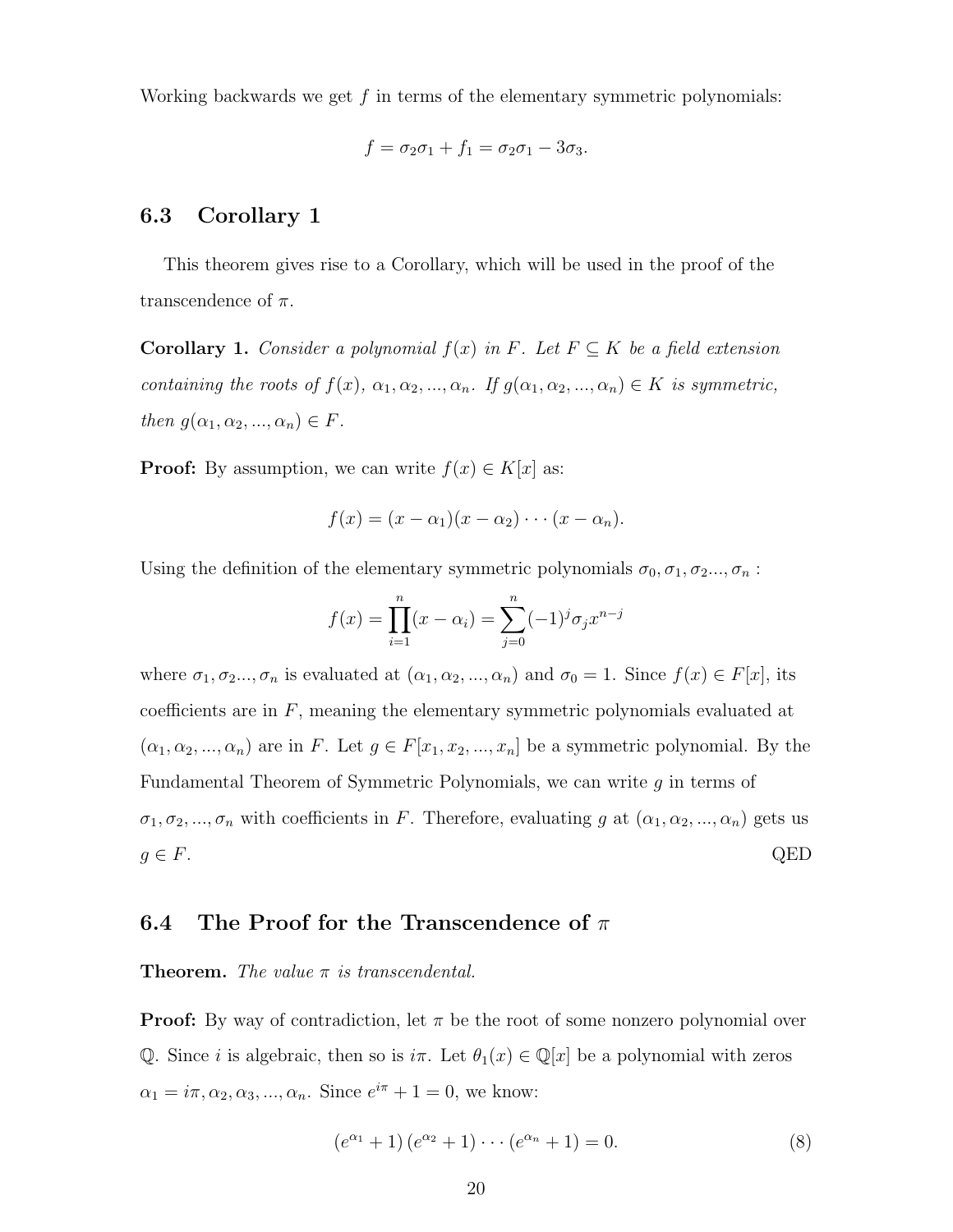Imagine multiplying this out, we would get:

$$
e^{\gamma_1}+e^{\gamma_2}+\cdots+e^{\gamma_h}=0,
$$

where  $\gamma_i$  is some linear combination of the  $\alpha_j$ 's. Since there is at least one  $\gamma_j = 0$ , achieved by multiplying all the ones together, we can rewrite this as:

$$
e^{\gamma_1} + e^{\gamma_2} + \dots + e^{\gamma_r} + k = 0,
$$
\n(9)

where  $k \in \mathbb{N}$ . We now construct a polynomial whose zeros are  $\gamma_1, \gamma_2, ..., \gamma_h$ . For example, consider the terms of the form:

$$
e^{\alpha_s}e^{\alpha_t}\cdot 1\cdots 1.
$$

These lead to exponents of the form  $\alpha_s + \alpha_t$ . Multiplying (8) out would result in all such combinations of two  $\alpha$ 's:  $\alpha_1 + \alpha_2, ..., \alpha_{n-1} + \alpha_n$ . Let all these combinations of two  $\alpha$ 's be the roots of a polynomial  $\theta_2(x)$ . This means we can write:

$$
\theta_2(x) = \prod_{1 \le i < j \le n} (x - (\alpha_i + \alpha_j)).
$$

Since we get all combinations of two  $\alpha$ 's,  $\theta_2(x)$  is symmetric in  $\alpha_1, \alpha_2, ..., \alpha_n$ . By the Fundamental Theorem of Symmetric Polynomials,  $\theta_2(x)$  can be expressed in terms of the elementary symmetric polynomials in  $\alpha_1, \alpha_2, ..., \alpha_n$ . Since the  $\alpha$ 's are zeros of  $\theta_1(x)$ , which is in Q[x], their elementary symmetric polynomials can be written in terms of the coefficients of  $\theta_1(x)$  as seen in the definition of elementary symmetric polynomials. This means the elementary symmetric polynomials are in  $\mathbb{Q}[\alpha_1, \alpha_2, ..., \alpha_n]$ . Therefore, by expressing  $\theta_2(x)$  in terms of the elementary symmetric polynomials,  $\theta_2(x)$  must also have rational coefficients.

By the same argument, the sums of  $k \alpha_j$ 's satisfy the polynomial  $\theta_k(x) = 0 \in \mathbb{Q}[x]$ for  $2 \leq k \leq n$ . Using this,  $\theta_1(x)\theta_2(x)\cdots\theta_k(x)$  is a polynomial over the rationals with zeros  $\gamma_1, \gamma_2, ..., \gamma_h$ . Since there is at least one  $\gamma_j = 0$ , we can divide by some power of x and multiply by a suitable integer to get a polynomial  $\theta(x) \in \mathbb{Z}[x]$  with nonzero roots  $\gamma_1, \gamma_2, ..., \gamma_r$  with  $r < h$ . We can write  $\theta(x)$  as a polynomial:

$$
\theta(x) = cx^r + c_1x^{r-1} + \cdots + c_r
$$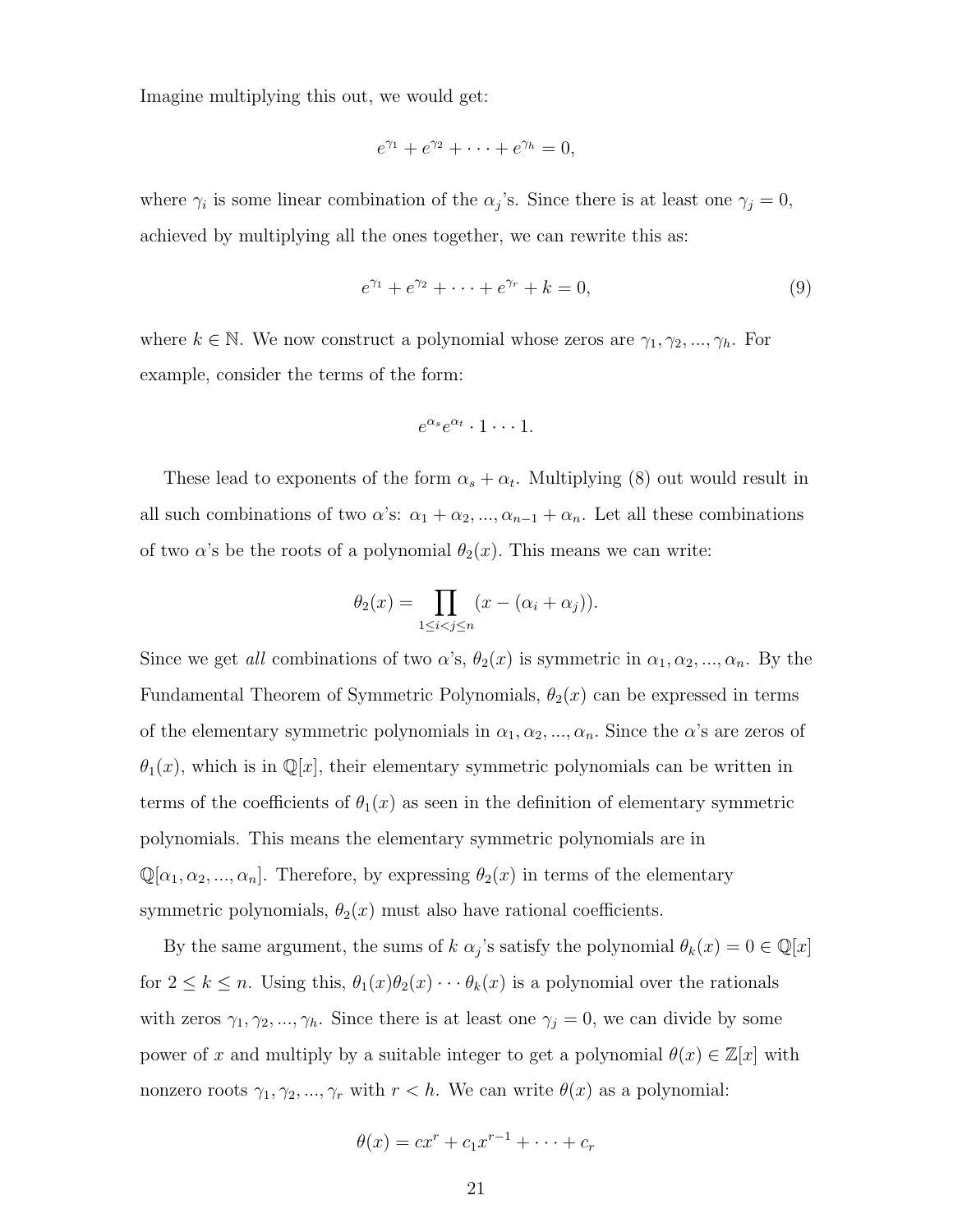where  $c_r$  is not zero since zero is not a root of  $\theta(x)$ . Define:

$$
f(x) = \frac{c^s x^{p-1} [\theta(x)]^p}{(p-1)!}
$$

with  $s = rp - 1$  and p a prime. Notice that  $f(x)$  has degree  $rp + p - 1 = s + p$ . Define another function:

$$
F(x) = f(x) + f'(x) + \cdots + f^{(s+p)}(x).
$$

As with the proof for e transcendental:

$$
\frac{d}{dx}\left[e^{-x}F(x)\right] = e^{-x}\left[F'(x) - F(x)\right] = -e^{-x}f(x).
$$

Integrate from zero to  $x$ , changing the dummy variable to  $y$ :

$$
\int_0^x \frac{d}{dy} \left[ e^{-y} F(y) \right] dy = e^{-y} F(y) \Big|_0^x = e^{-x} F(x) - F(0)
$$

$$
= - \int_0^x e^{-y} f(y) dy.
$$

Making the substitution  $y = \lambda x$  and multiplying by  $e^x$  to clean things up yields:

$$
F(x) - e^x F(0) = -x \int_0^1 f(\lambda x) e^{x(1-\lambda)} d\lambda.
$$

Summing over x ranging from  $\gamma_1, \gamma_2, ..., \gamma_r$  acquires:

$$
\sum_{j=1}^r F(\gamma_j) - F(0) \sum_{j=1}^r e^{\gamma_j} = -\sum_{j=1}^r \gamma_j \int_0^1 f(\lambda \gamma_j) e^{\gamma_j (1-\lambda)} d\lambda.
$$

Using equation (9) gives us the expression of interest:

$$
\sum_{j=1}^{r} F(\gamma_j) + kF(0) = -\sum_{j=1}^{r} \gamma_j \int_0^1 f(\lambda \gamma_j) e^{\gamma_j (1-\lambda)} d\lambda.
$$
 (10)

*Claim.* The left hand side of equation (10) is a nonzero integer for large  $p$ .

*Proof.* We first deal with  $F(0)$ . We consider three cases.

**Case 1:** For  $t < p-1$ ,  $f^{(t)}(0) = 0$  since the  $x^{p-1}$  term must survive.

**Case 2:** For  $t = p - 1$ , the only term that is nonzero is the term that differentiates  $x^{p-1}$  exactly  $p-1$  times. All other terms arising from the product rule have a power of x, and are thus zero. Therefore  $f^{(p-1)}(0) = \frac{c^s \theta(0)^p}{(p-1)!} (p-1)!$  where  $\theta(0) = c_r$ , yielding  $f^{(p-1)}(0) = c^s c_r^p$ .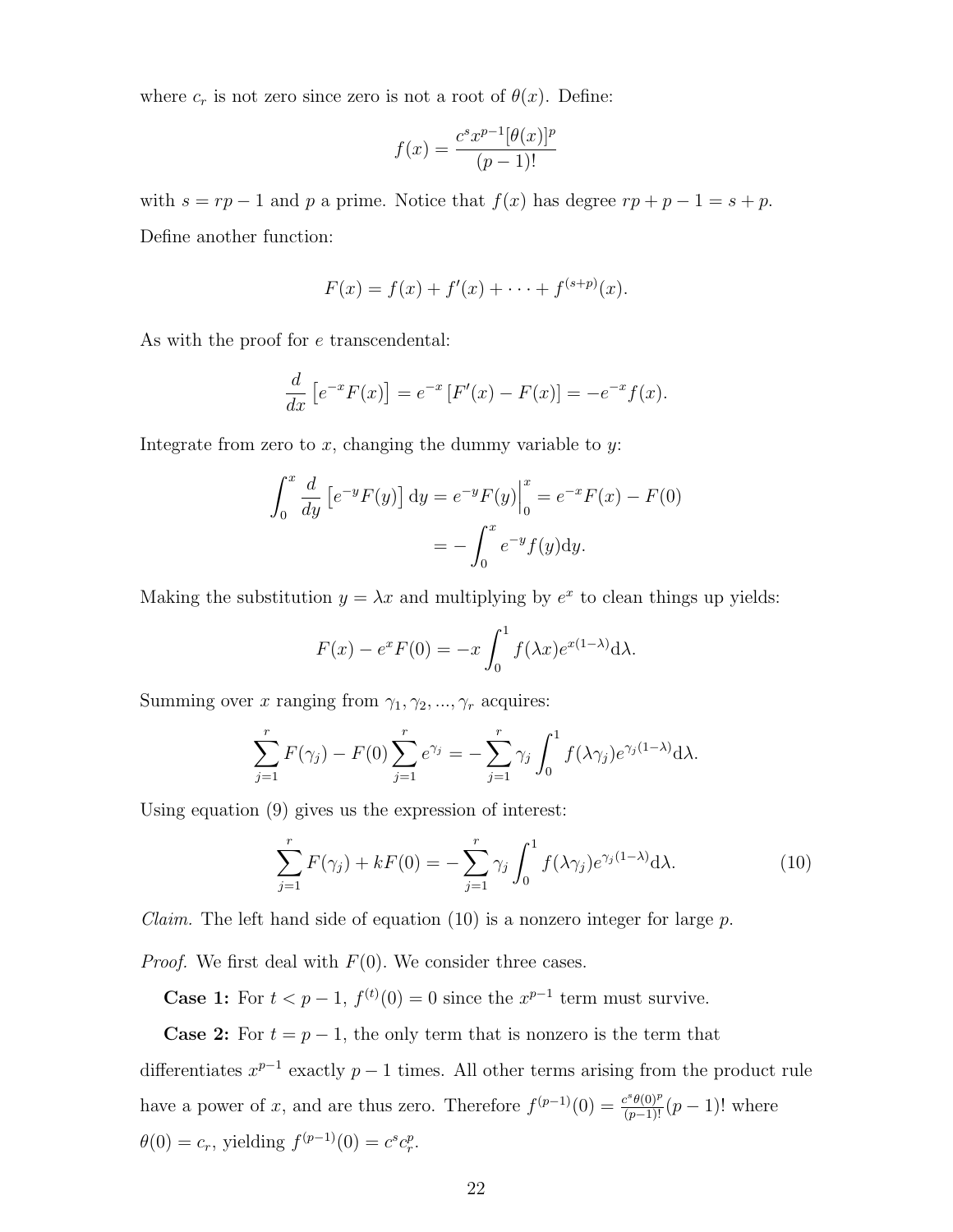**Case 3:** For  $t > p - 1$ , again the only terms that will be nonzero are those that differentiate  $x^{p-1}$  exactly  $p-1$  times. The other derivatives go to  $[\theta(x)]^p$ . Since  $\theta(x) \in \mathbb{Z}[x]$ , differentiating  $[\theta(x)]^p$  *n* times pulls a *p* down, and results in a new function still with integer coefficients. Evaluating it at zero yields  $p$  times an integer l. Therefore, due to the product rule,  $f^{(t)}(0)$  creates an integer number of these terms all multiplied with  $c^s \in \mathbb{Z}$ . Adding all these terms together, and lumping all the integers into one produces  $f^{(t)}(0) = pl_t$  for some  $l_t \in \mathbb{Z}$ .

We now consider  $\sum_{r=1}^{r}$  $j=1$  $F(\gamma_j) = \sum^r$  $j=1$  $\sum^{s+p}$  $t=0$  $f^{(t)}(\gamma_i)$ , this time with two cases. **Case 1:** For  $0 \le t < p$ , a power of  $\theta(x)$  will survive in each term. Since  $\gamma_j$  is a

zero of  $\theta(x)$  by construction,  $\sum_{r=1}^{r}$  $j=1$  $F(\gamma_j) = 0.$ 

**Case 2:** For  $t \geq p$ , we must differentiate  $[\theta(x)]^p p$  times to eliminate the  $\theta(x)$ since  $\gamma_j$  is a root of  $\theta(x)$ . Differentiating in this way pulls a p! down, canceling the  $(p-1)!$  in the denominator resulting in a factor of p. Notice that  $\sum_{r=1}^{r}$  $j=1$  $f^{(t)}(\gamma_j)$  is a

symmetric polynomial in  $\gamma_1, \gamma_2, ..., \gamma_r$  since  $\sum^r$  $j=1$  $f^{(t)}(\gamma_i)$  is some polynomial evaluated at each  $\gamma_j$ . Using Corollary 1, since  $f(x) \in \mathbb{Z}$  with roots  $\gamma_1, \gamma_2, ..., \gamma_r$ ,  $\sum_{r}$  $j=1$  $f^{(t)}(\gamma_j) \in \mathbb{Z}$ . As argued, it must also be a multiple of p. Hence,  $\sum_{i=1}^{r}$  $j=1$  $F(\gamma_j) = p k_t$ for some  $k_t \in \mathbb{Z}$ .

Therefore the left hand side of equation (10) becomes:

$$
pk_t + kc^s c_r^p + kpl_t = mp + kc^s c_r^p
$$

for  $m \in \mathbb{Z}$ . As discussed earlier k, c, and  $c_r$  must be nonzero. Let  $p > \max(|k|, |c|, |c_r|)$ , then  $mp + k c^s c_r^p$  is not divisible by p and is therefore nonzero.

QED (Claim)

Now consider the right hand side of equation (10):

$$
-\sum_{j=1}^r \gamma_j \int_0^1 \frac{c^s (\lambda \gamma_j)^{p-1} [\theta(\lambda \gamma_j)]^p}{(p-1)!} e^{\gamma_j (1-\lambda)} d\lambda.
$$

Each term of the finite sum can be made as small as desired by making  $p$  very large.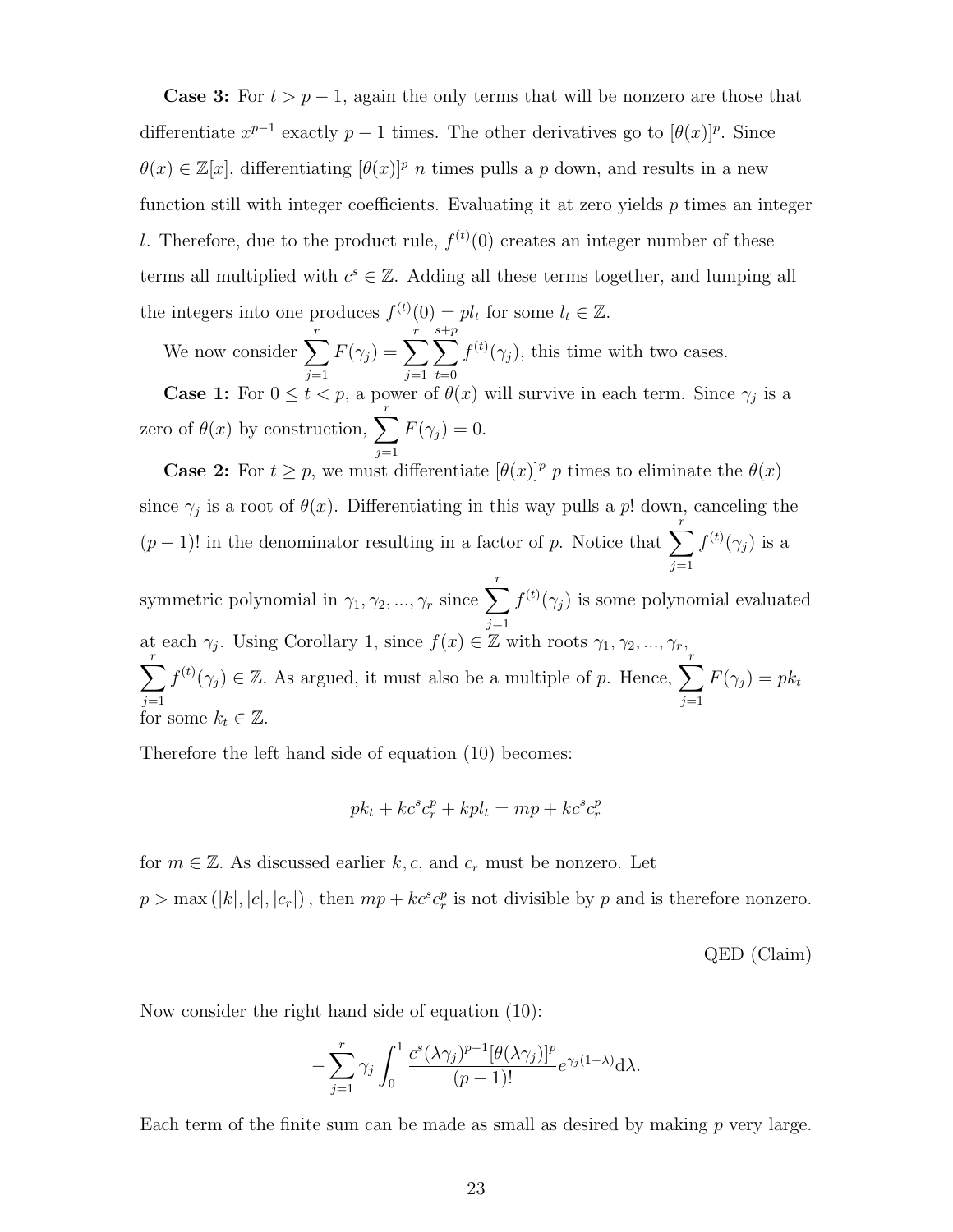Using Stirling's Formula as in the proof for the transcendence of  $e$ ,

$$
\left|\frac{c^s(\lambda\gamma_j)^{p-1}[\theta(\lambda\gamma_j)]^p}{(p-1)!}\right| = \left|\frac{\left(c^{r-\frac{1}{p}}(\lambda\gamma_j)^{1-\frac{1}{p}}[\theta(\lambda\gamma_j)]\right)^p}{(p-1)!}\right| \le \left|\frac{q^p}{(p-1)!}\right| \to 0
$$

for some constant q as  $p \to \infty$ . Therefore, the right hand side approaches zero as p gets large. Putting it all together, equation (10) creates the usual contradiction since it converges to zero for large p but is a nonzero integer for large  $p$ . QED

This proof follows Ferdinand Lindemann's original proof from 1882, reproduced in [7].

# 7 Applications

### 7.1 Constructibility

*Definition:* A real number x is **constructible** if we can create a line segment of length x using a straightedge and compass in a finite number of steps given a segment of unit length.

The ancient Greeks were intrigued by the notion of constructibility. They proved many theorems about what numbers are constructible, but one theorem eluded them. One of the unsolved problems of the ancient world was whether one could square a circle. That is, given a circle, can we construct a square with the same area. For a circle of radius 1, the area is  $\pi$ , and thus the sides of the square would be  $\sqrt{\pi}$ . So this question reduces to whether we can construct  $\sqrt{\pi}$ .

**Theorem.** If  $\alpha$  is constructible and not in  $\mathbb{Q}$ , then  $[\mathbb{Q}(\alpha):\mathbb{Q}] = 2^r$  for some  $r \geq 0$ an integer.

A proof for this theorem can be seen in Fraleigh's A First Course in Abstract Algebra [5]. This theorem states that for a number  $\alpha$  to be constructible, the degree of the irreducible polynomial in  $\mathbb Q$  with root  $\alpha$  must be a power of two. More importantly, the degree must be finite. A transcendental number, by definition, is the root of no polynomial in  $\mathbb{Q}$ . This means its irreducible polynomial does not have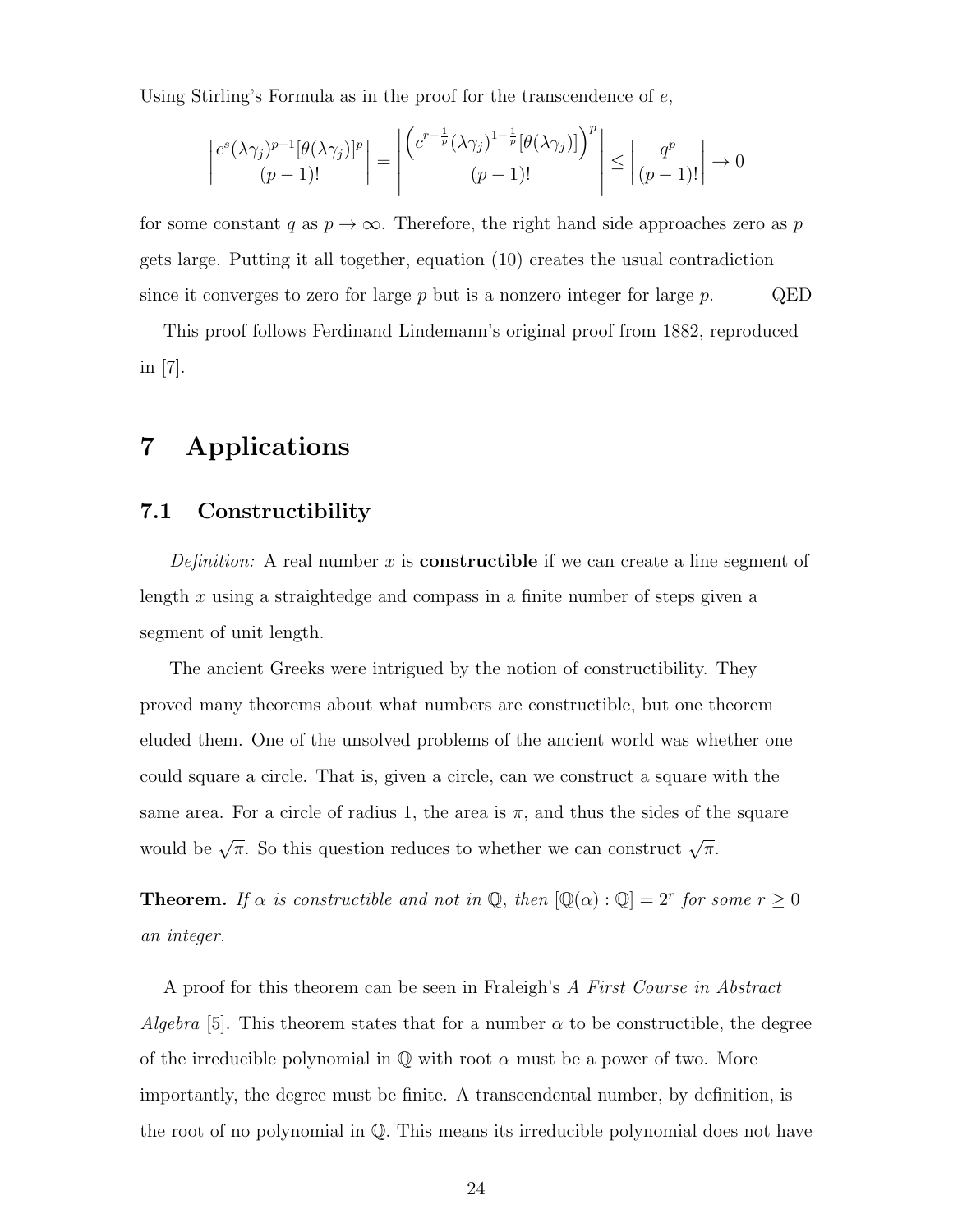finite degree, or degree equal to a power of two; therefore, transcendental numbers are not constructible. By proving the transcendence of  $\pi$ , we also get that  $\sqrt{\pi}$  is transcendental, and is not constructible; thus answering the ancient question: we can not square a circle.

## 7.2 "Nice" Use of Galois Theory

As mathematicians we deal with highly complex and theoretical concepts. The proof for the transcendence of  $\pi$  uses many of these complicated results of higher level mathematics in an understandable way. It provides a nice application of Galois Theory in the usage of the symmetric polynomials to construct the equation of interest for proving  $\pi$  is transcendental. This helps mathematicians bring their results back down to the real world.